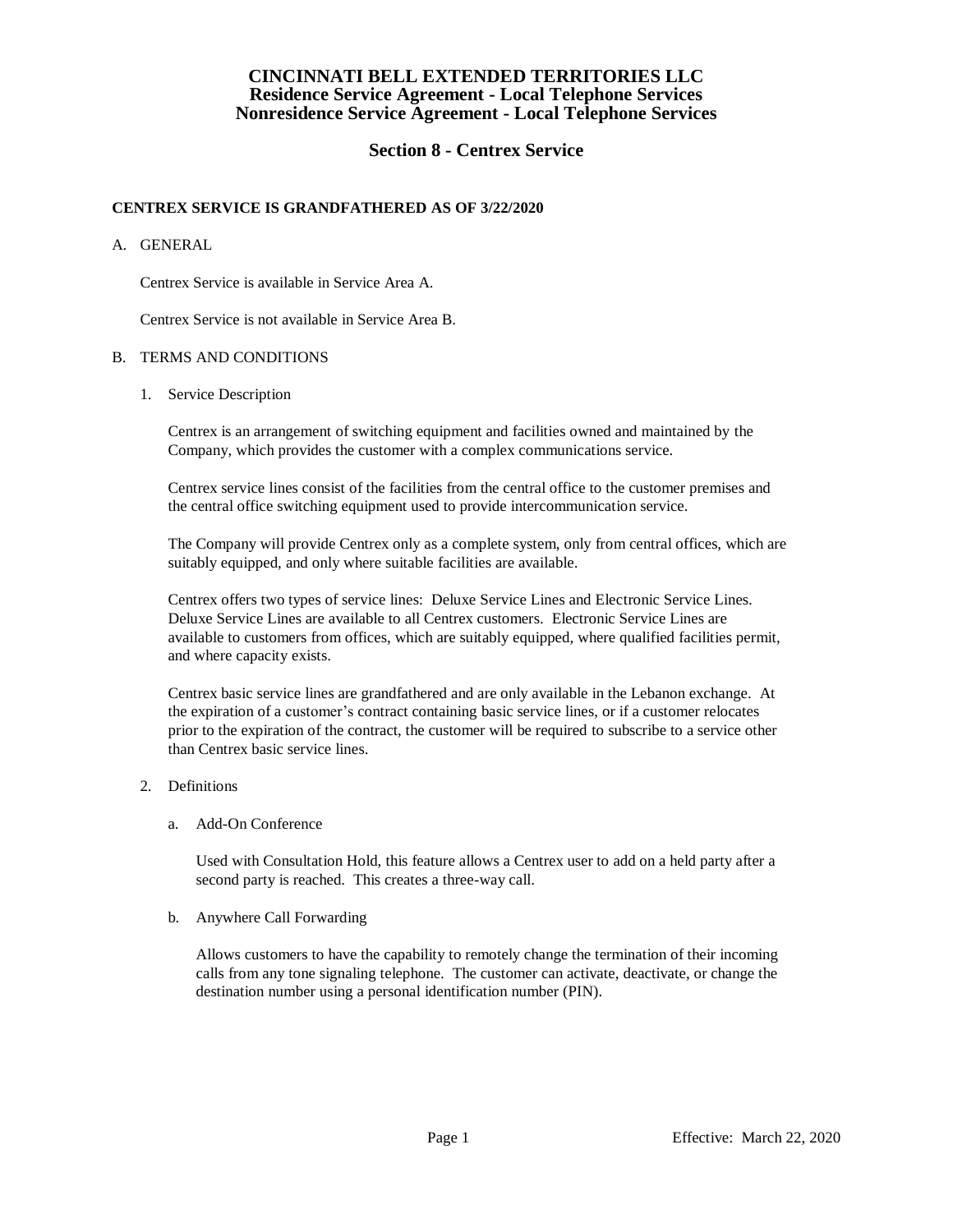## **Section 8 - Centrex Service**

c. AreaWide Centrex

Allows customers with multiple locations (in the same serving central office or different service central offices) to create the appearance that all locations are serviced by a single Centrex system. AreaWide Centrex extends five-digit dialing plans and internal features between Centrex systems. AreaWide Centrex customers can dial all other AreaWide Centrex subscribed lines in their group.

d. AreaWide Networking

Allows customers with multiple locations (in the same serving central office or different service central offices) to create the appearance that all locations are serviced by a single Centrex system. AreaWide Networking customers can dial all other AreaWide Networking subscribed lines in their group. AreaWide Network and AreaWide Centrex will work together to allow non-Centrex and Centrex lines to join in a common five-digit dialing plan.

e. Attendant Busy Verification of Lines and Trunks

Allows an attendant to determine whether a line or tie line within the Centrex system is busy or idle.

f. Attendant Call Hold

Allows an attendant to put on hold any call in progress, thus freeing the line to originate or process other calls. The Attendant Timed Reminder feature is activated when the call is placed on hold.

g. Attendant Call-Through Tests

Allows the attendant to set up a test call over a selected tie line to determine if the tie line is operating correctly.

h. Attendant Call Transfer

Allows the attendant to transfer a call to another directory number.

i. Attendant Camp-on (Non-Data Link)

Allows incoming calls, which the attendant attempts to complete to a busy service line to be held waiting until the busy service line becomes idle. The Attendant Timed reminder feature is activated when the call is camped-on.

j. Attendant Control of Facilities

This feature allows the attendant to restrict dial access of stations to certain lines and trunks. Calls to the restricted facilities can be routed to the attendant, to a recorded announcement, or to a customer-specified intercept treatment.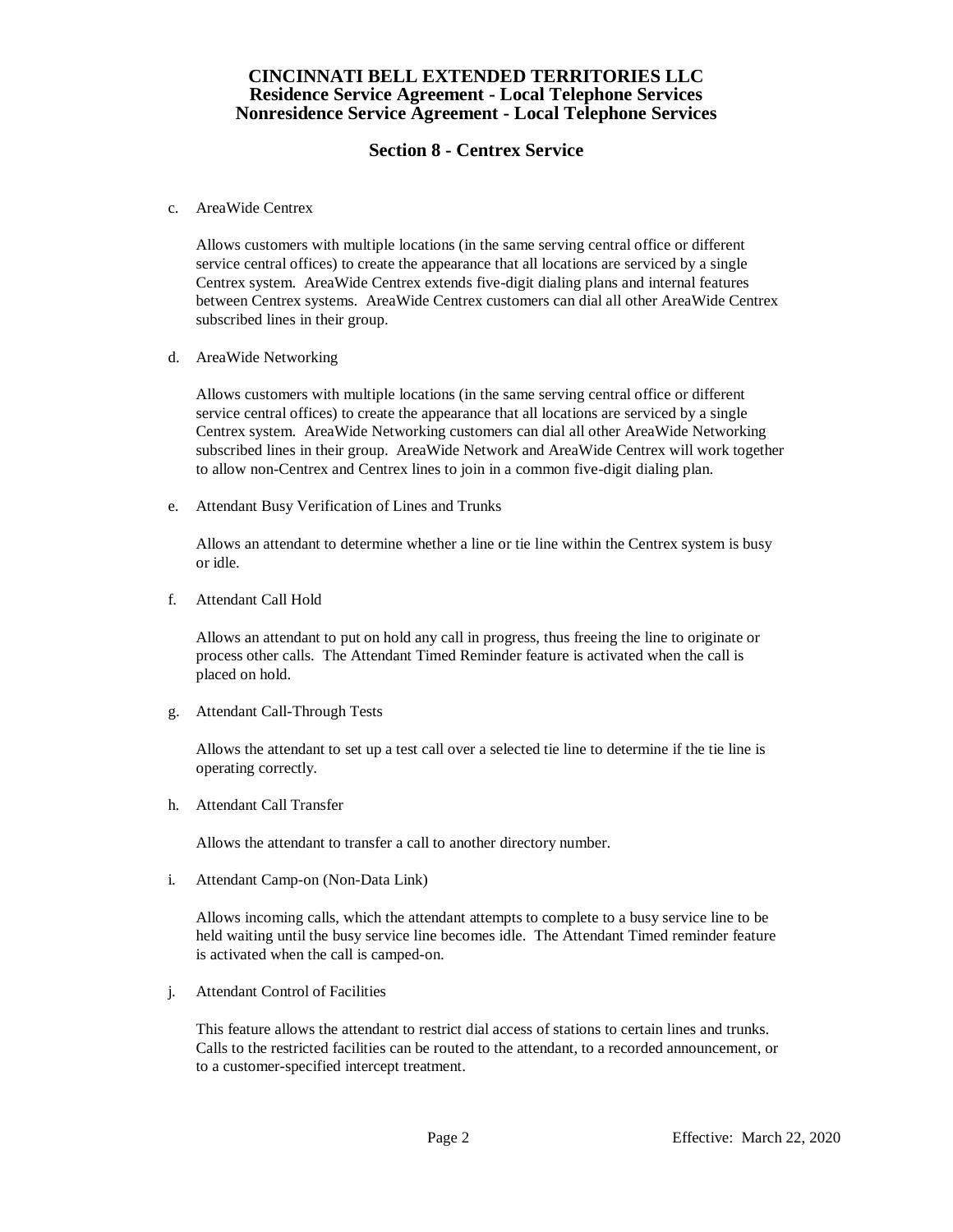## **Section 8 - Centrex Service**

k. Attendant Direct Station Selection/Busy Lamp

This feature allows the attendant to display the status of any service line in the Centrex system.

l. Attendant Direct Trunk Group Selection

Allows an attendant to select an idle trunk for an outgoing call simply by pressing a single console button.

m. Attendant Emergency Override

Allows the attendant to ring the station by dialing an access code plus the extension number, even if:

It is busy from setting the make busy key. It has series completion or multi-line hunt arrangement. It has Call Forwarding activated. It is equipped with terminating restrictions.

n. Attendant Information About Calls in Queue

This feature provides the following information about calls in queue:

Average time in queue for served calls. Average time in queue for calls abandoned before serving. Longest time a call has been in queue before serving. Total number of calls in queue abandoned before being served. Total number of served calls.

o. Attendant Interposition Transfer

Provides the attendant with the ability to transfer or place a call to another attendant in the attendant group by dialing the directory number assigned to that position. When a call is made to this directory number, no hunting or queuing will occur if the attendant is busy on that directory number.

p. Attendant Night Service

Provides arrangements to route calls, which are normally directed to the attendant positions to a night directory number, when the regular consoles are not attended.

q. Attendant Position Busy

Provides the attendant with the ability to make the position appear busy. In a single position arrangement, new calls receive busy treatment. In a multiple position arrangement, new calls are directed to another attendant position. If a position is placed in a position-busy state, the attendant can serve calls on hold, answer calls, complete calls on timed reminder, and originate calls.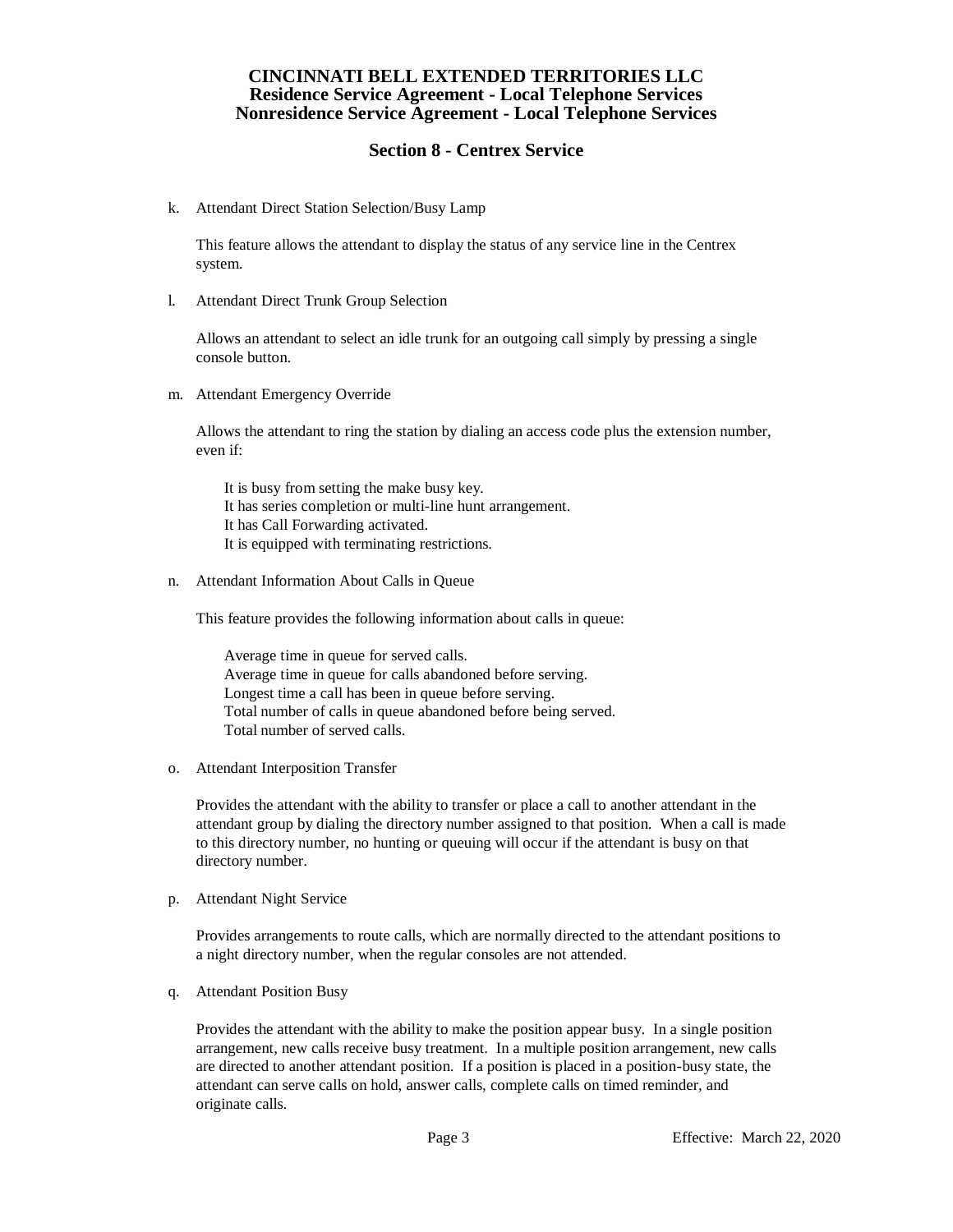## **Section 8 - Centrex Service**

r. Attendant Power Failure Transfer

This feature permits calls to the attendant to be routed to a preassigned directory number during a power failure at the customer's location.

s. Attendant Timed Reminder

Provides a timer which starts when a call is camped-on or put on hold. When the timer expires, the attendant is alerted and can pick up the call to talk to the calling party.

t. Attendant Traffic

Provides the following information about calls for each electronic attendant console position:

Aggregate work time for the position. Minutes the position has been active. Number of calls handled by the position.

u. Attendant Trunk Group Indicator

This feature allows an attendant to monitor the level of traffic on customer selected trunk groups. A maximum of 16 trunk groups per attendant position can be monitored. A maximum of 64 trunk groups per attendant group can be monitored.

v. Automatic Callback

The user can hang up after reaching a busy line within the Centrex system and then dial a callback activation code to initiate the automatic callback process. When the called party goes on-hook, the customer will receive a distinctive ringing pattern (intra-system only) to indicate that the desired line is available. This feature cannot be activated against a line number in a hunt group, nor can it be placed on attendant lines.

w. B Channel

A channel within an Electronic Service Line, which can be used to carry circuit, switched voice or circuit switched data or packet switched data at speeds up to 64 kbps.

x. B Channel Packet Switched Data

Provides the ability to make X.25 packet switched data calls over 64 kbps "B" channel to other subscribers in the Centrex system. The throughput on packet data traffic is up to 64 Kbps. One logical channel is provided as standard.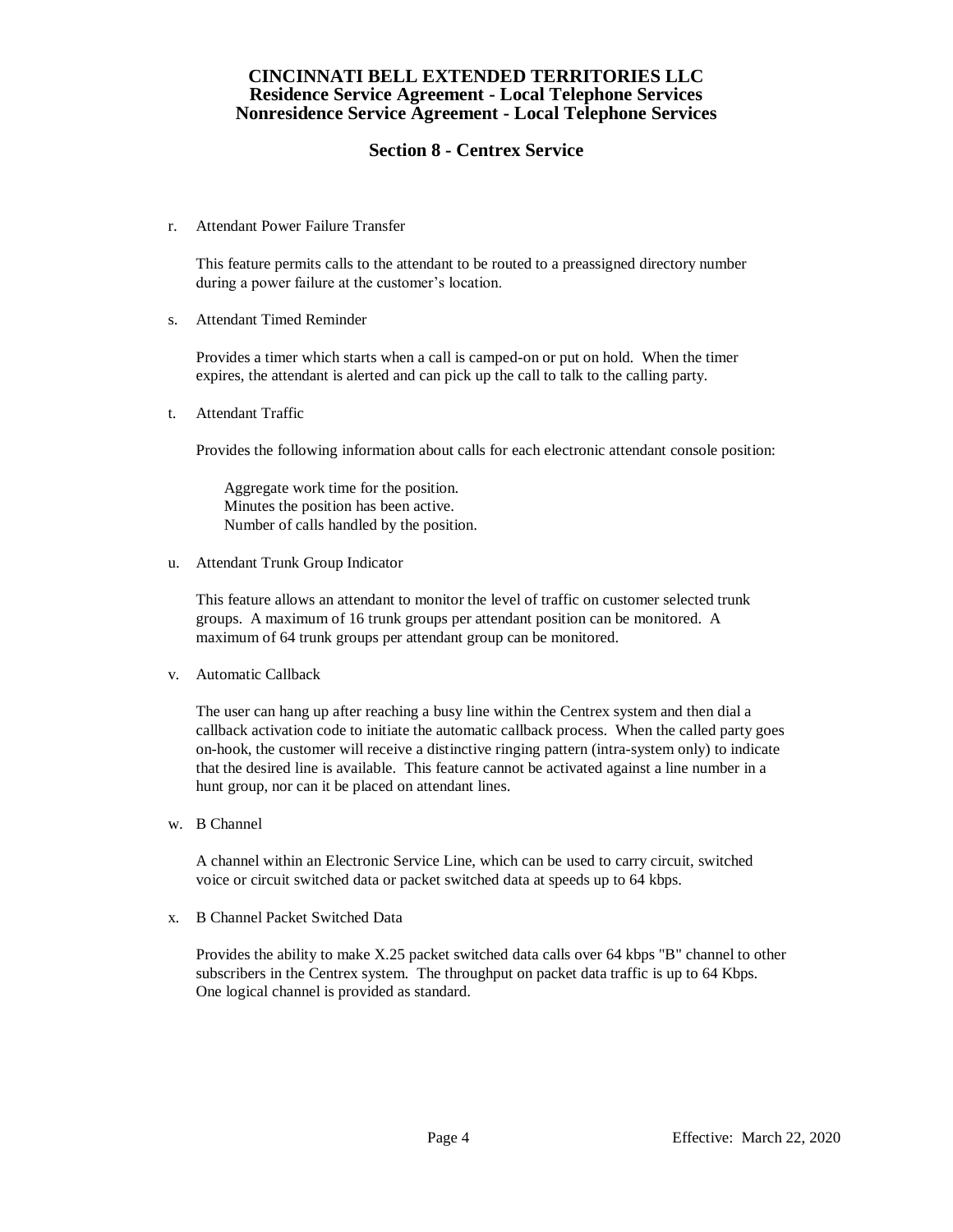## **Section 8 - Centrex Service**

y. Call Forwarding Busy Line - Incoming Calls

Permits calls to a specified line number to be forwarded to a Customer-preselected number when busy. This feature is prohibited with any type of hunting service. Lines arranged for both Call Forwarding-Busy Line and Call Forwarding-Don't Answer must forward to the same designated line. Call Forwarding-Busy Line and Call Waiting-Terminating are mutually exclusive on the same line. If the forwarded leg of the call is chargeable, the forwarding line is billed for that portion of the call. These calls are subject to transmission limitations.

z. Call Forwarding Don't Answer - All Calls

Permits calls to the specified line number to be forwarded to a Customer-preselected number if not answered after a Customer-specified number of rings. Lines arranged for both Call Forwarding Busy Line and Call Forwarding Don't Answer must forward to the same designated line. At the time a service line is initially equipped for Call Forwarding Don't Answer, it will be arranged for a predetermined number of ringing cycles to be completed before the incoming call is forwarded. If the forwarded leg of the call is chargeable, the forwarding line is billed for that portion of the call. These calls are subject to transmission imitations.

aa. Call Forwarding Variable

Allows calls attempting to terminate to a line to be redirected to any other Customer-specified number. The Customer must activate or deactivate the forwarding function and specify the desired terminating number during each activation procedure. If the forwarded leg of the call is chargeable, the forwarding line is billed for that portion of the call. These calls are subject to transmission limitations.

ab. Call Hold

Allows a Centrex user to put on hold any call in progress. This frees the line to originate another call.

ac. Call Park

Provides a Centrex user with the capability to Park calls against his/her telephone number. The parked call may be retrieved by any line in the Centrex system by dialing a code and the telephone number.

ad. Call Pickup

Enables a user to answer a call to another line in the defined call pickup group. This is accomplished by dialing a call pickup code while the called line is being rung. If more than one line in the group is being rung, the line that has been ringing the longest is picked up first. The Call Pickup feature is common to each service line in a multi-line hunt group. Consequently, rates and charges specified for these features apply to each service line in the same multi-line hunt group.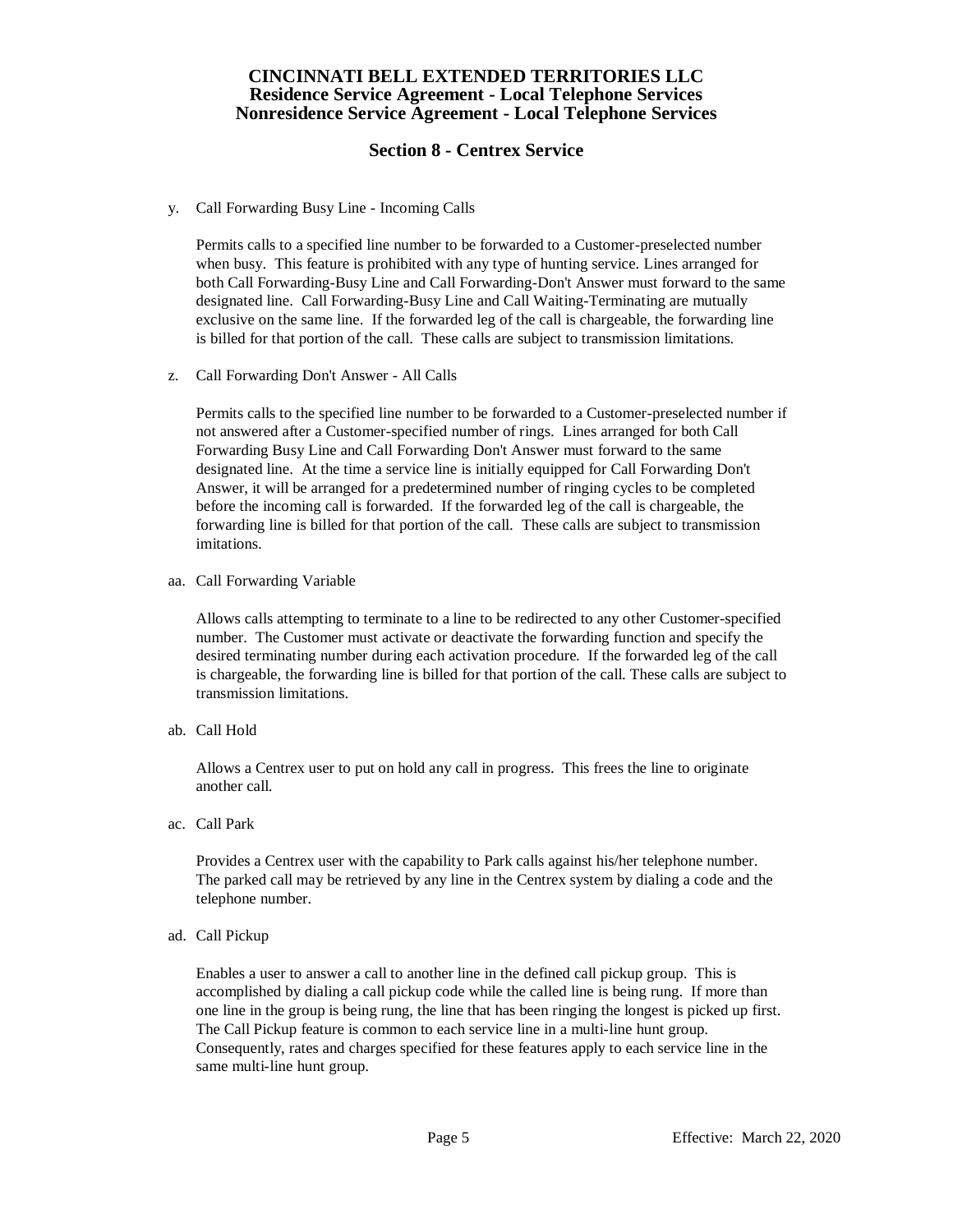# **Section 8 - Centrex Service**

ae. Call Pickup Group

A group of users, which has the capability of picking up each other's, calls by using the Call Pickup feature.

af. Call Restriction Levels

Prevents an Electronic Service Line user from calling certain data terminals based upon the restrictions placed upon the specific calling terminal. If the calling terminal is restricted, the call is directed to a recorded announcement.

ag. Call Transfer Individual - All Calls

Allows a user to add on and/or transfer any established terminating call to any other line either within or outside the system.

ah. Call Waiting - Terminating

Provides the user with an audible tone to indicate that a non-intercom call is waiting when the service line is in use. Call Forwarding Busy Line and Call Waiting - Terminating are mutually exclusive on the same line.

ai. Caller ID Name and Number

On incoming calls, Caller ID Name and Number provides the telephone number and listed name, when available, associated with the calling party, unless (1) the calling party's name and/or number is not accessible to the network because of where the call originates, or (2) when the calling party invokes a per call or per line blocking feature which prevents the name and/or telephone number from being passed. Information may be displayed on a customerprovided display device attached to the subscriber's line or telephone set. Based on the current technology of the network, the name and telephone number of the calling party may be truncated. The Caller ID subscriber is responsible for providing the display device. The installation, repair and technical capability of the device to function with Caller ID Name and Number is also the responsibility of the subscriber. CBT assumes no liability and will be held harmless for any incompatibility of this equipment and resulting inability to perform satisfactorily with network features associated with this service. This service is not available for electronic or ISDN lines.

aj. Circuit Switched Data Hunting

Allows a grouping of circuit switched data channels to a host so that calls to the host will be completed if there is an available channel anywhere in the group.

ak. Conference Calling - 6 Way

Allows a station to establish a conference call involving up to five other parties.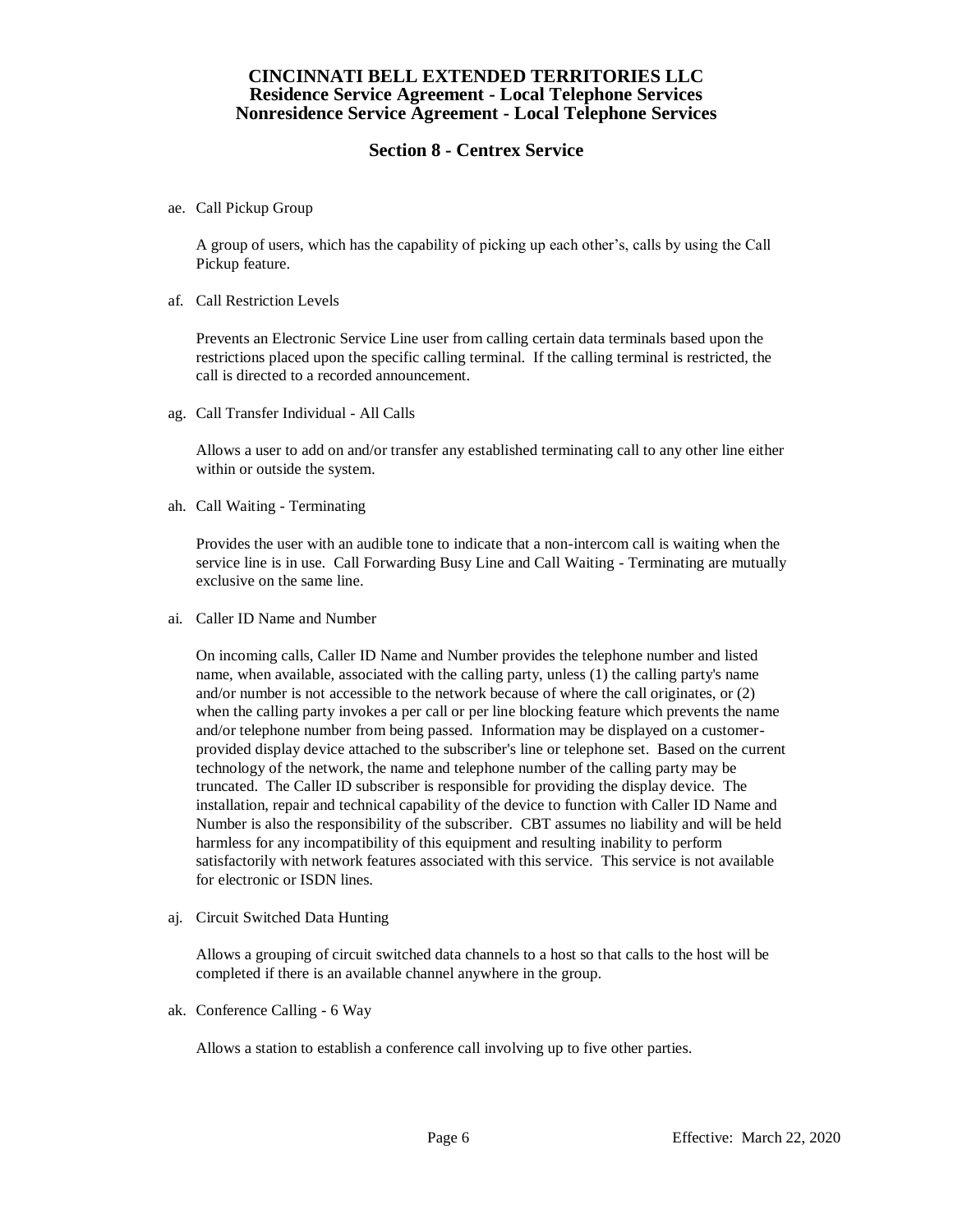## **Section 8 - Centrex Service**

al. Consultation Hold

Allows a user to add a third party to an existing conversation. The party initiating the call can hold one party with privacy exclusion while dialing and talking with another party.

am. Custom Set Configuration

A customization charge, which is applied when a customer requests a non-standard configuration of feature, buttons on an Electronic Service Line.

an. Customer

A single end user.

ao. D Channel

A channel within an Electronic Service Line, which is used to carry signaling messages. Optionally, user packet-switched data can also be carried in the D channel.

ap. D Channel Packet Switched Data

Provides the ability to make X.25 packet switched data calls over the 16 kbps "D" channel to other subscribers in the Centrex system. The throughput on packet data traffic is up to 9.6 kbps. Packet calls may be made simultaneously with any voice or 64 kbps data call. One logical channel is provided as standard.

aq. DN

Directory Number (Telephone Number)

ar. Dial "0" - Attendant

When a Centrex 2000 user dials "0", the call is automatically routed to Centrex 2000 attendant service line (Customer preselected) within the Centrex 2000 system.

as. Dial Call Waiting

Allows a user to give call waiting treatment to a called line. The subscriber must dial an activation code followed by the called number in order to give call waiting service to the terminating line for the duration of a call. This service is restricted to intra-system calls.

at. Direct Inward Dialing (DID)

Allows an incoming toll or DDD call to reach a specific user line directly. If the called line is idle and not restricted from receiving incoming calls, the user line returns audible ringing on the incoming connection. If the called line is busy, the line returns a busy tone. If the called line is restricted from receiving incoming calls, the incoming call is routed to an announcement.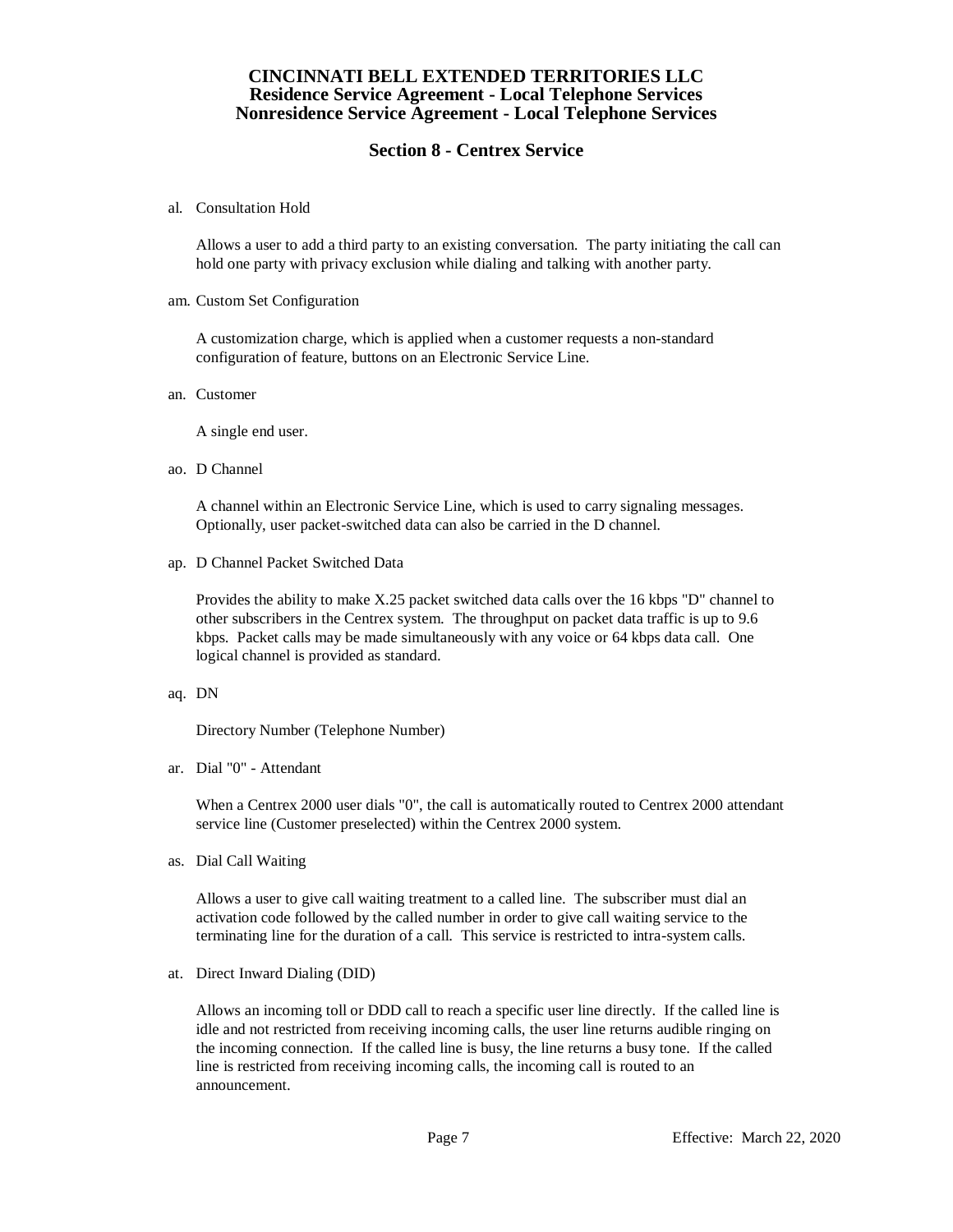## **Section 8 - Centrex Service**

- au. Direct Outward Dialing (DOD) Allows a user line to access the local exchange network directly.
- av. Directed Call Park

Permits a Centrex user to park calls against another telephone number. The parked call may be retrieved by any line in the Centrex system by dialing a code and the telephone number.

aw. Directed Call Pickup Non Barge-In

Permits a user to dial a code and a line number and pick up a call, which is ringing on another line. The ringing telephone must permit directed pickup. If the call has been answered by the called line, the party dialing the pickup code will receive a reorder signal.

ax. Distinctive Ringing

This feature enables a user to identify the general source of incoming calls by providing a unique ringing pattern on telephone instruments. The ringing pattern is based on whether the call originated inside the Centrex group, outside the Centrex group, or was forwarded from the attendant.

ay. Electronic Attendant Camp-on

Allows incoming calls, which the attendant attempts to complete to a busy station to be held waiting until the busy station becomes idle. Attendant Timed Reminder is activated when the call is camped-on.

az. Electronic Key Service

Allows single button access to features otherwise accessible only through dialed codes.

ba. Electronic Service Line

Uses Integrated Services Digital Network (ISDN) standards to provide integrated voice and data communications. An Electronic Service Line can be configured to support one or two 64 kbps "B" channels. The 16 kbps "D" channel carries signaling information and optionally, 9.6 kbps packet switched data.

bb. Fast Select Limitation/Acceptance

Allows the switch to transmit incoming call packets with up to 128 bytes of data along with call setup and clearing packets.

bc. Flow Control Parameter Negotiation

Permits negotiation on a per call basis of the flow control parameters. This consists of automatically negotiating the maximum packet size and window size for each direction of data transmission.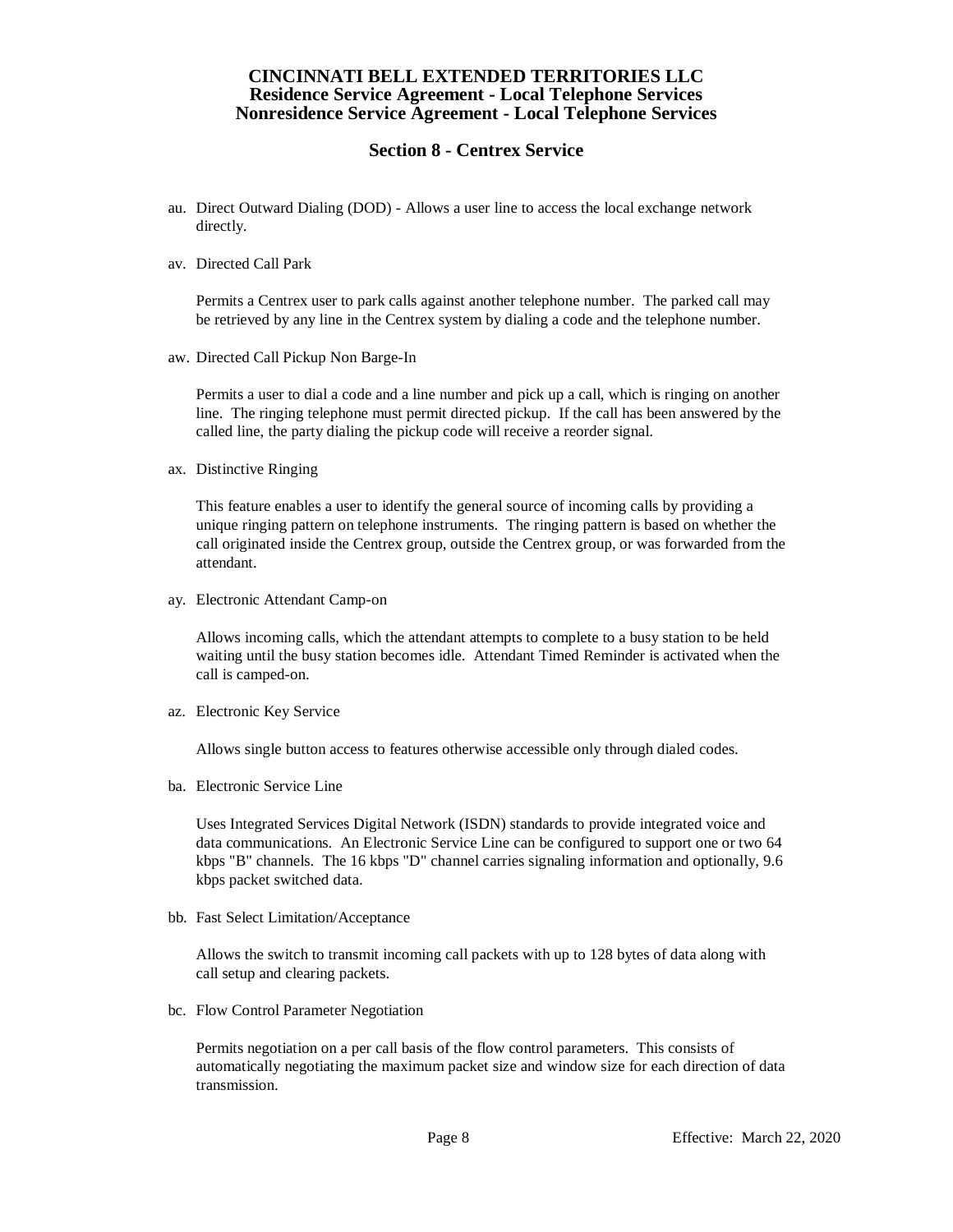## **Section 8 - Centrex Service**

bd. Group Speed Call 30, Customer Changeable System

A Centrex line user can place calls to a repository of thirty telephone numbers by dialing a unique code. Number changes in the list can be made where equipment permits, by the customer dialing a preset code. This feature is common to each line in a hunt group. Consequently, the rates and charges apply to all lines in the same hunt group. The maximum number of lists available with this feature is 100 per customer group.

be. Hunting Service - Regular Hunting

The hunt always starts with the called line and ends with the last line in the prearranged group, completing the call to the first idle line encountered. Unless the first line in the group is called, only a portion of the group is tested. The prearranged sequence can be either consecutive (telephone numbers are in ascending numerical sequence) or nonconsecutive order.

bf. Hunting Service - Circle Hunting

An arrangement in which hunting begins with the terminal number associated with the called number, and continues sequentially through the last terminal number in the hunt group. Hunting resumes starting with terminal number 1 and continues through the terminal number preceding the called hunt terminal number.

bg. Identification of Outward Dialing

This feature provides the means for identifying the originating number in AMA records for calls involving timed or toll charges.

bh. Inspect

Works with Intra-System Calling Line Identification to display calling party's line number for any call appearance which has a call associated with it. This could be an active call, a call on hold, or an alerting call. Requires the user to dedicate a feature button on an electronic station set.

bi. Intercom Dialing

Permits users to place intrasystem calls on a 4-digit basis.

bj. Intra-System Calling Line Identification

Provides calling party's directory number on calls originated from Deluxe and Electronic lines in the same Centrex system for Electronic Service Line subscribers. The called party receives the directory number of the calling station along with the time and the date of the call.

bk. Manual Exclusion

Allows a multi-button key system set user to prevent other stations from picking up a call on hold or bridging onto a call, which is active at that station.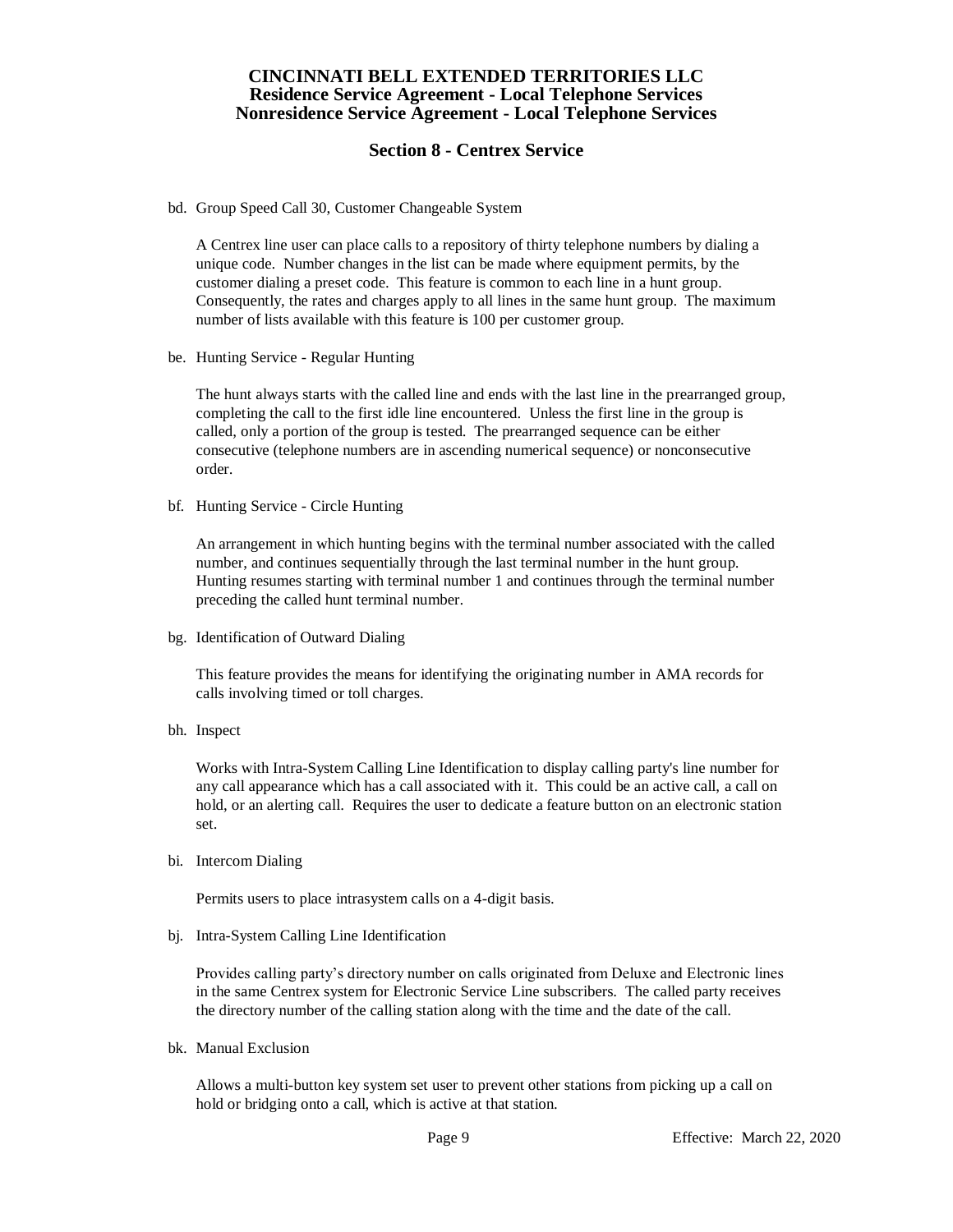## **Section 8 - Centrex Service**

#### bl. Multiple Call Appearances

Allows a station to originate or terminate more than one call on the same line number. If the first call appearance button is busy, an incoming call will be completed to the first idle call appearance for that line number. A call can be originated from any idle call appearance while a call on another call appearance is on hold. This feature is not available on lines equipped with hunting service.

#### bm. Privacy

Allows a user to prevent other stations from picking up a call or holding or bridging on to a call, which is in progress. Requires the user to dedicate a feature button on an electronic station set.

bn. Queuing With Delay Announcement

Allows calls to a hunt group or a uniform call distribution group to be placed in a queue to be answered by the next available attendant or station in the group. Calls in queue receive a customer-generated automatic announcement.

bo. Secondary Telephone Number

Allows a service line to have a secondary line number with separate call appearances in addition to its primary line number.

bp. Shared Call Appearances

Allows several stations to share one or more line numbers. Originating and terminating calls affect all stations sharing that line number. The shared line numbers can have multiple call appearances, multiple calls can exist on one line number, and more than one station sharing a line number can have a call active on that shared line number. This feature is not available on lines equipped with hunting service.

bq. 64 kbps Circuit Switched Data Channel

Provides the ability to make 64 kbps data calls to other appropriately equipped lines. The ability to make 64 kbps data calls is provided in addition to the ability to make voice calls and the two services may be used simultaneously.

br. Speed Call 6 - Individual

Allows subscribers to store a list of up to 6 speed calling codes.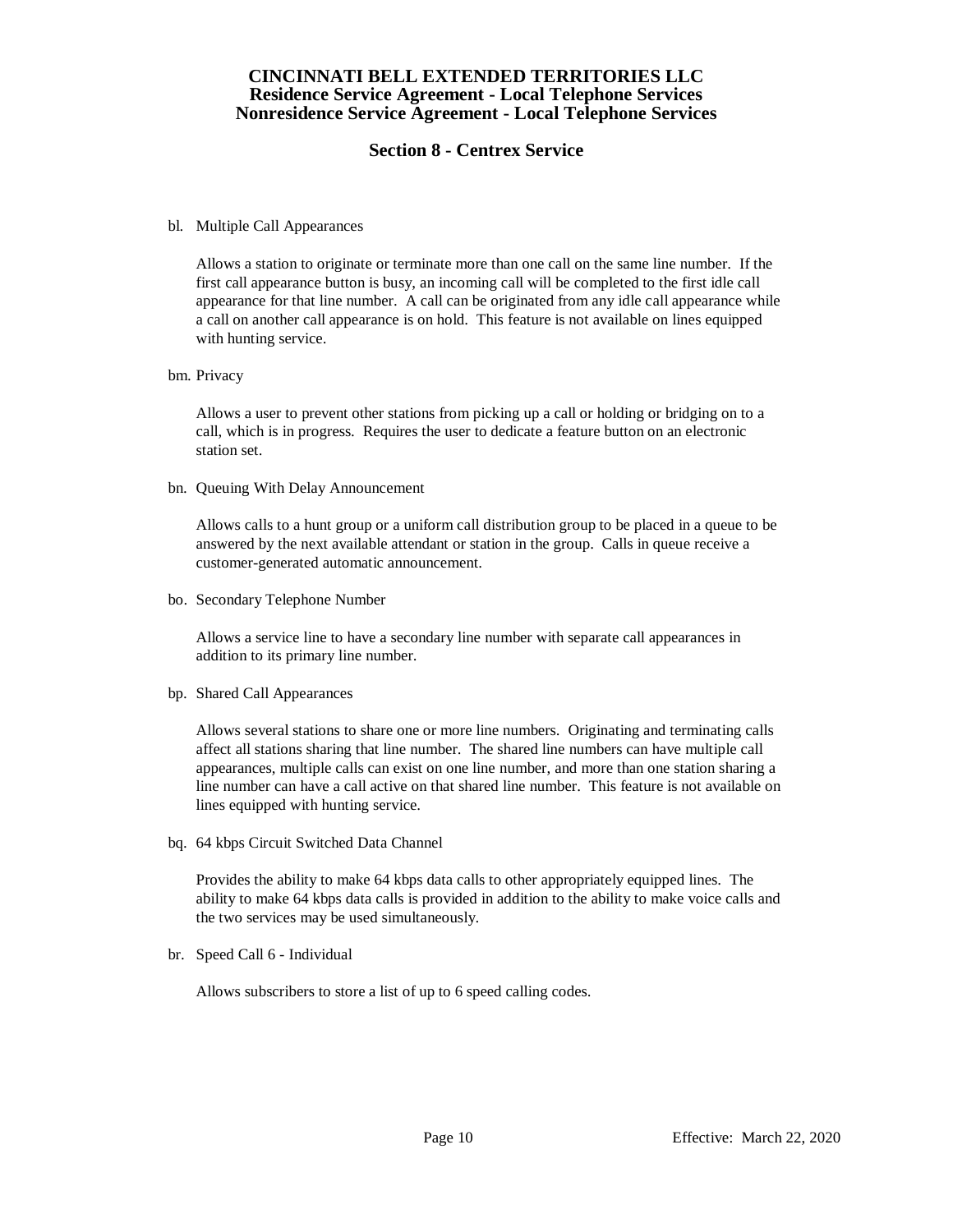# **Section 8 - Centrex Service**

bs. Speed Calling 30

A service line user can place calls to a repertory of thirty telephone numbers by dialing a unique code. Telephone numbers, including routing codes, are limited to a maximum of sixteen digits. Number changes in the list can be made where equipment permits, by the Customer dialing a preset code. This feature is furnished subject to the availability of facilities and capacity. The Speed Calling feature is common to each service line in a multi-line hunt group. Consequently, rates and charges apply to all service lines in the same multi-line hunt group. The maximum number of lists available for Speed Calling 30 is 100 per customer group.

bt. Throughput Class Negotiation

Allows the calling data terminal to request specific throughput classes in the call request packet for both directions of data transmission.

bu. Time and Date Display

A feature for Electronic Attendant Lines. The central office provides the time and date to the station set. Time is updated once per minute.

bv. Toll Restriction

Centrex lines with Toll Restriction are permitted to originate calls only to the toll free area.

bw. Touch Tone Service

Dial service utilizing dual tone multi-frequency (DTMF) signaling.

bx. Trunk Answer Any Station

Permits an individual at any user line to answer an incoming call to the listed directory number when the attendant is not on duty to answer the call. This feature allows any of the user lines to dial a code in order to be connected to the incoming call. This feature is used in conjunction with visual and/or audible alarms in order to make individuals aware that a call has come in which needs to be answered.

by. Uniform Call Distribution

A hunting arrangement available to lines arranged in a circle hunting group. Incoming calls to the line (main hunt) number of the group will hunt through the lines in a fixed sequence, except that once a call has been completed to a line, a pointer within the switching equipment will advance to the next idle line. The next incoming call will go directly to that line if it is still available. If it is not, the call will either be directed to the next idle line in the hunt group or, if all lines in the hunt group are busy, receive busy tone. All lines in a Uniform Call Distribution group must subscribe to Hunting Service.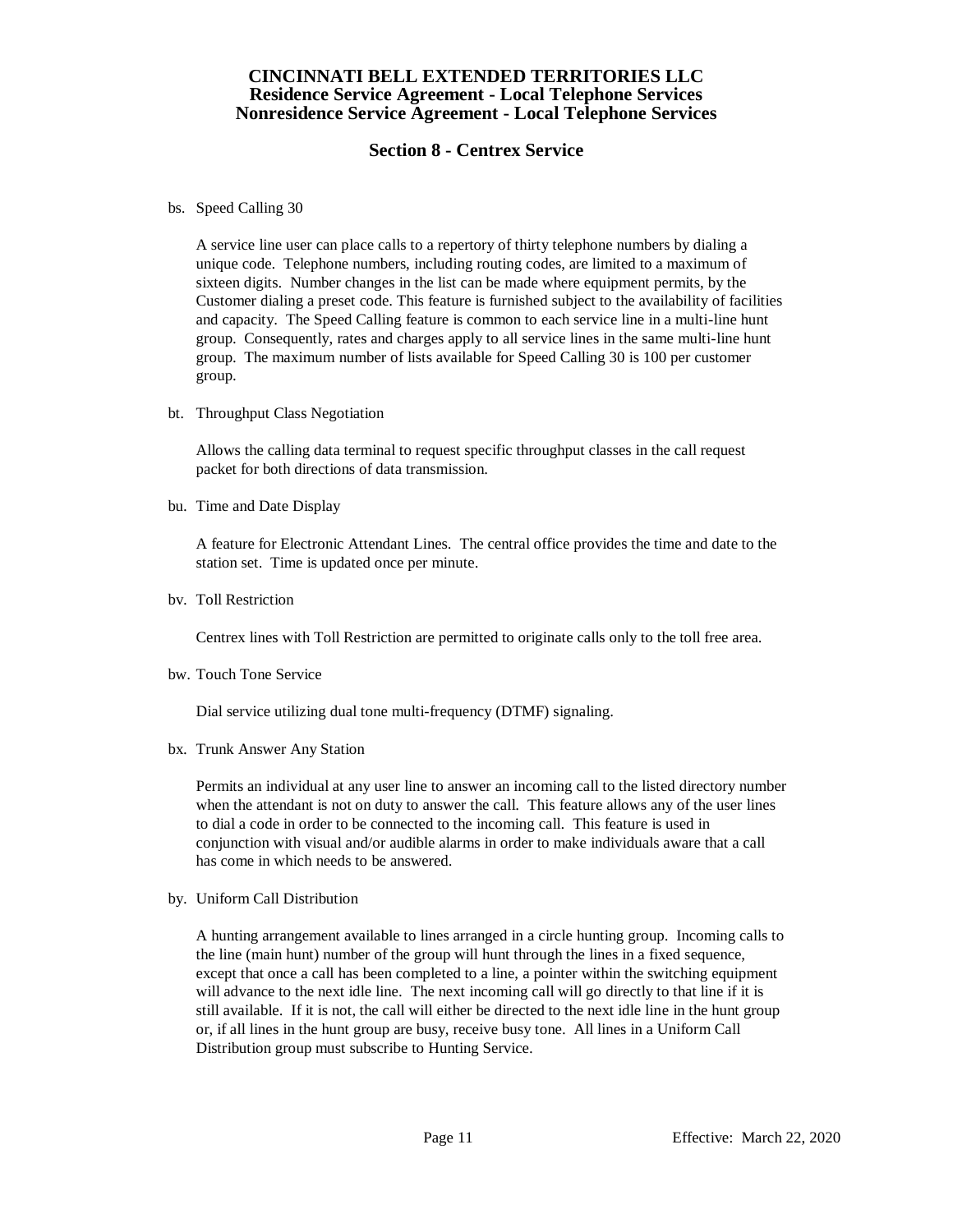# **Section 8 - Centrex Service**

bz. Take Two Service

When upgrading from business access line service the customer has the option to retain two of their current telephone numbers.

The lines associated with these numbers will be equipped with the applicable Centrex features and will reflect the applicable Centrex line rates.

The lines associated with these numbers will not be part of the Centrex 4-digit dial plan.

The nonrecurring charge associated with the Take Two Service will be applied once when two telephone numbers are retained.

Two is the maximum number of telephone numbers that can be retained by a customer in this situation.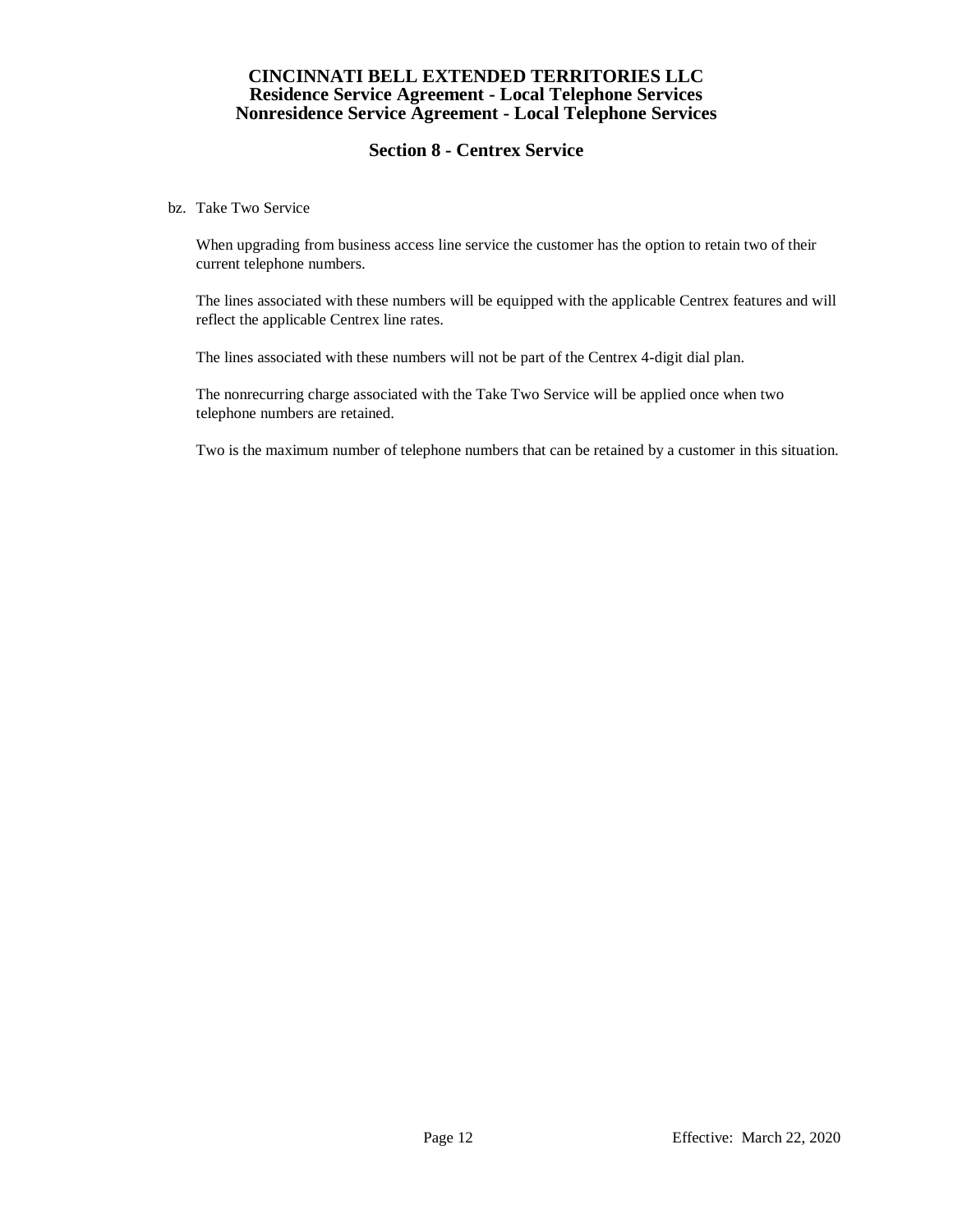# **Section 8 - Centrex Service**

#### 3. Regulations

Centrex service is furnished subject to the capability, capacity and availability of central office switching equipment and outside plant facilities.

Centrex service requires a minimum of 4 service lines. A customer requiring fewer than 4 service lines will be charged for the minimum of 4 service lines.

An existing Centrex customer may move the location of the Centrex service, subject to reapplication of initial charges for the service lines.

Some features, either standard or optional, may not be available in all central offices due to the equipment and software deployed in the office.

The minimum service period for Centrex 2000 is one year. If service lines are purchased on a month-to-month basis, the minimum number of lines must be maintained for at least 12 months before service is terminated, in order to avoid termination charges. If a customer terminates service prior to 12 months, the termination charge is calculated as follows:

Remaining Months x Recurring Charges for service and attendant lines

Centrex service cannot be used to provide residence service for colleges, universities, and similar educational institutions.

The rates and charges in this section apply to standard installation of Centrex service designed by the Company. Where a customer desires a special type of installation or when the conditions imposed by the customer, such as time and place involved, make installation abnormally costly, additional charges based on actual costs plus contribution apply.

The initial charge for optional features for service lines and attendant lines, as shown in part C of this section, is waived when the features are purchased during the initial line installation. When multiple features are added to service lines or attendant lines at the same time, but after the initial line installation, the initial charge applies only once per line. The Custom Set Configuration, Secondary Telephone Number, Area Wide Centrex and Take Two options are exceptions. The initial charges for these features always apply in full.

Incoming calls (either DID or intercommunication) to either a vacant or disconnected number within the number assignment allocated to the Centrex system will receive a recorded announcement stating that the caller has reached a non-working number. Intercept service on the main telephone number listed in the directory, with a referral to a new number, will be provided upon complete disconnection of the entire system.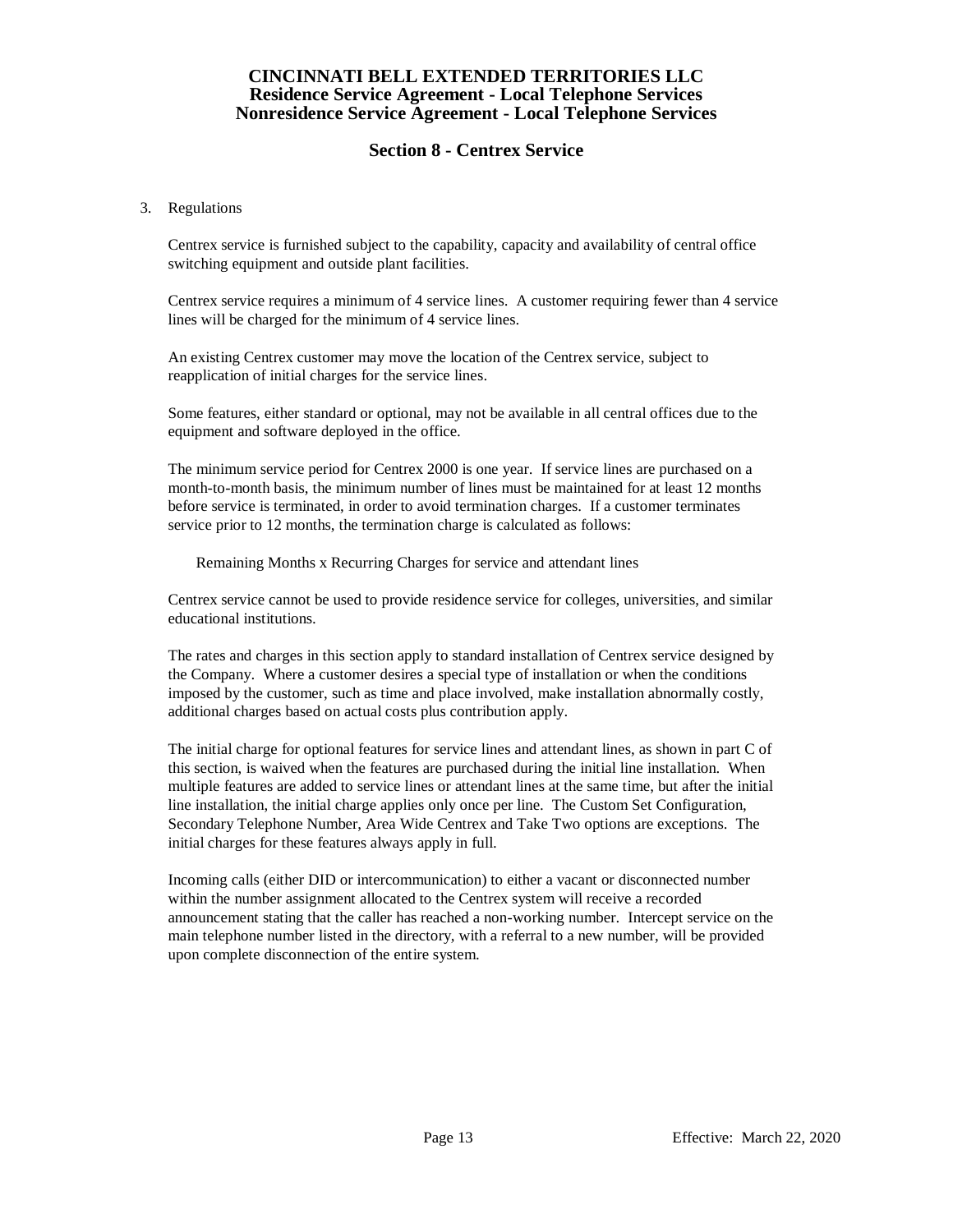## **Section 8 - Centrex Service**

#### 3. Regulations (Continued)

In connection with Centrex service, the Company will require space located on the Customer premises for distribution equipment associated with the system. In some cases, because of service requirements of the Customer, power may also be required

Centrex Electronic Service Lines require power on the Customer premises to operate. It is the Customer's responsibility to provide power to all Electronic Service Line sets.

One primary directory listing for the Centrex service will be furnished without additional charge in accordance with the regulations listed in the Directory Listings section of this Agreement.

When a request for additions, rearrangement, relocation, or modification of service is cancelled by a Customer before the work involved has been completed, the Customer may be required to reimburse the Company for all expenses incurred by the Company before it received notice of cancellation. The amount of reimbursement, however, will not exceed the service, construction, installation, and termination charges, which would have been applicable if the work involved in complying with the request, had been completed.

A customer with multiple locations served by the same central office may choose to combine these locations into a single Centrex system.

Subject to availability of facilities and equipment, Centrex Deluxe Service Lines may be provided to a Customer location outside the serving central office area but within the Company's serving area. In such cases, in addition to the applicable service line rates, the tariffed rates and charges specified in the Company's Access Service Tariff apply for a 2-wire private line circuit between the normal serving central office and the Centrex serving central office. These services are not available for Centrex Electronic Service Lines.

All customer provided equipment to be used with Centrex Electronic Service Lines is required to conform with the Technical Reference Specifications as used by the Company.

Customers with Electronic Service Lines or Electronic Attendant Lines may select one of the standard configurations for the assignment of features to the feature buttons on the telephone sets. Requests for other than one of the standard configurations will be done for an additional customization charge as part C of this section.

Customer access treatment code restrictions allow the creation of subgroups within the Centrex system to provide additional restriction of access functions. Codes, which are part of the system numbering plan, may be denied or made accessible to subgroups of lines by assigning to each line within the system a customer access treatment (CAT) category. Each CAT category defines which private facility groups and features can be accessed. For example, service lines are restricted from a particular private facility if the CAT category of the lines does not allow access. Since a system is allowed multiple CAT categories, flexible control of the facilities is possible. The CAT categories are associated with dialing plan codes which access private facilities and also codes associated with features that are assigned to the system rather than to individual lines within the group.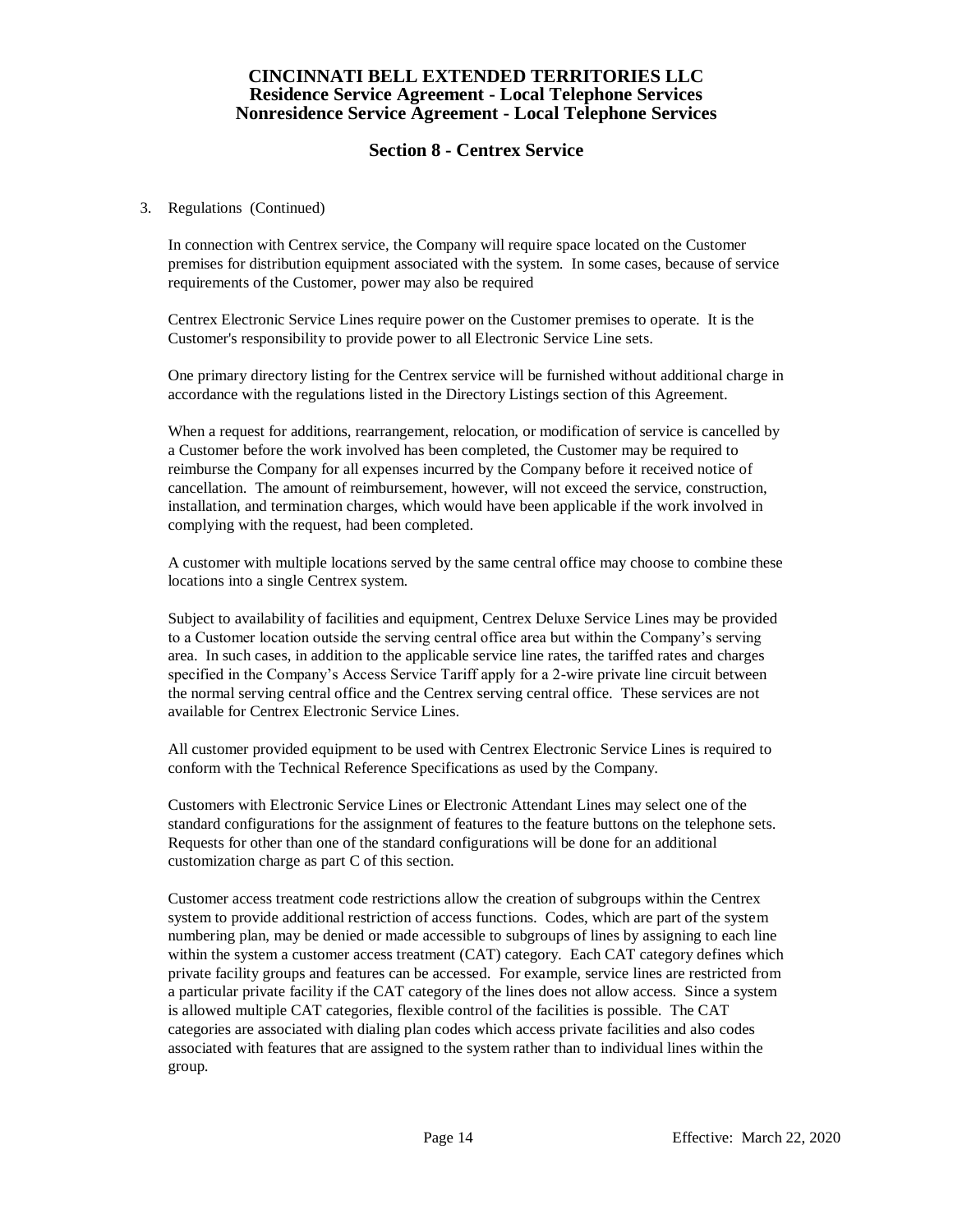# **Section 8 - Centrex Service**

#### 3. Regulations (Continued)

Direct interconnection of resale systems or a combination of Centrex systems serving different resale systems is prohibited.

Intercom calling between unaffiliated end users of Centrex-based resale systems is prohibited. Where the Customer is in violation of this regulation, the Company will promptly notify the Customer of the violation, and the Customer must discontinue such use or correct the violation. The Customer's failure to discontinue such use or correct the violation will result in the suspension or disconnection of the Customer's service until the Customer complies with all applicable provisions and regulations.

Service orders will be accepted by the Company only from the Company's Customer, however, the Company will respond to repair and maintenance requests from others provided that the end user is responsible for any maintenance of service charges that may be billed by the Company.

Centrex optional features are furnished subject to the availability of facilities and capacity.

Calls forwarded to lines outside the system can be subject to local and toll message charges. These calls are also subject to transmission limitations.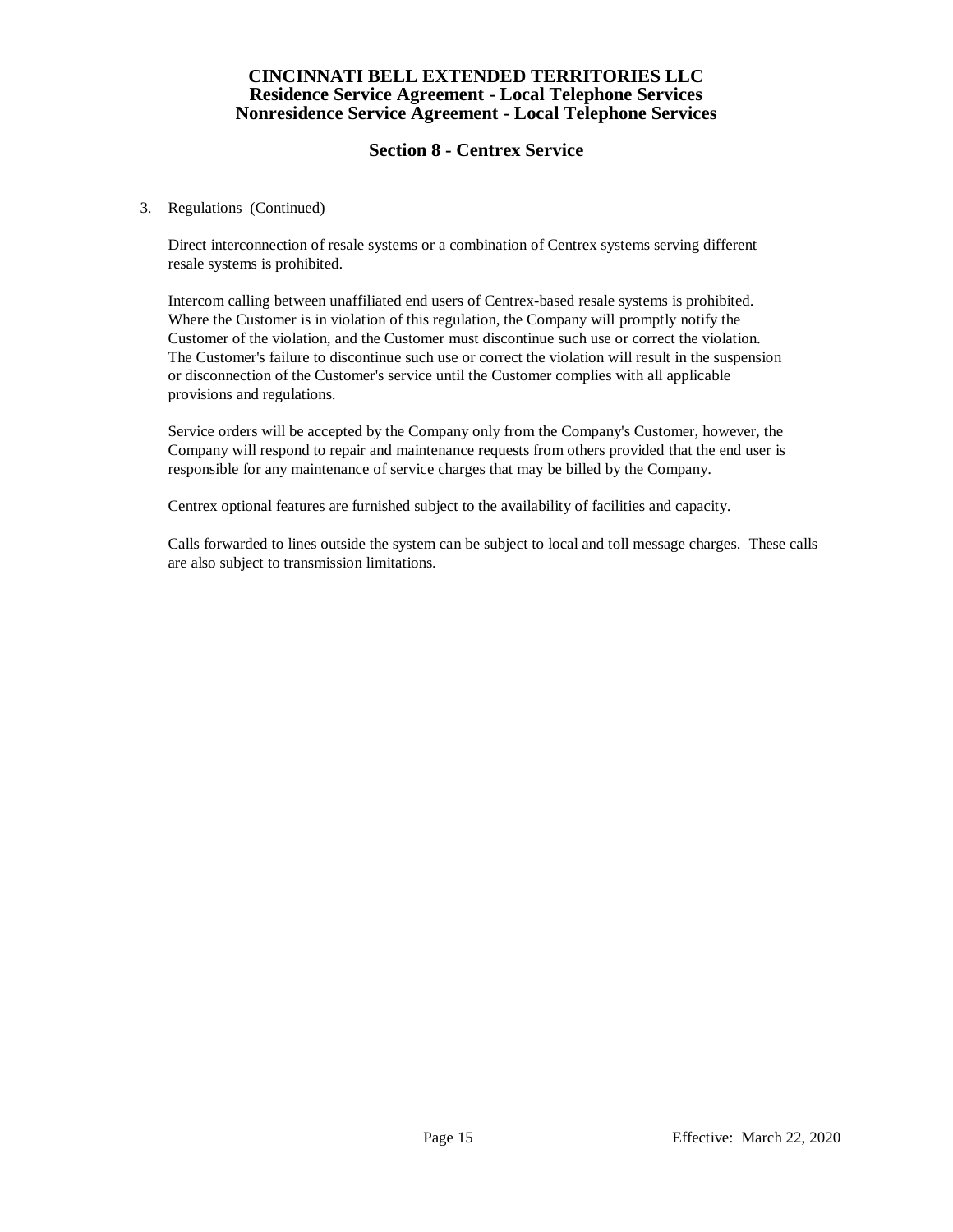# **Section 8 - Centrex Service**

4. System Configuration Elements

Listed below are the lines, features, and other billable elements available for use in configuring a Centrex system.

- a. Centrex Service Lines and Features
	- 1. Service Lines
		- a. Deluxe Service Lines

Deluxe Service Lines are provided with the following standard features:

Add on Conference Automatic Call Back Call Forwarding Busy Line - Incoming Only Call Forwarding Don't Answer - All Calls Call Forwarding Variable Call Hold Call Pickup Call Transfer Individual - All Calls Consultation Hold Dial Call Waiting Direct Inward Dialing Direct Outward Dialing Directed Call Pickup Non Barge-In Distinctive Ringing Group Speed Call 30 - System Identification of Outward Dialing Intercom Dialing Speed Call 6 - Individual Touch Tone Service Trunk Answer Any Station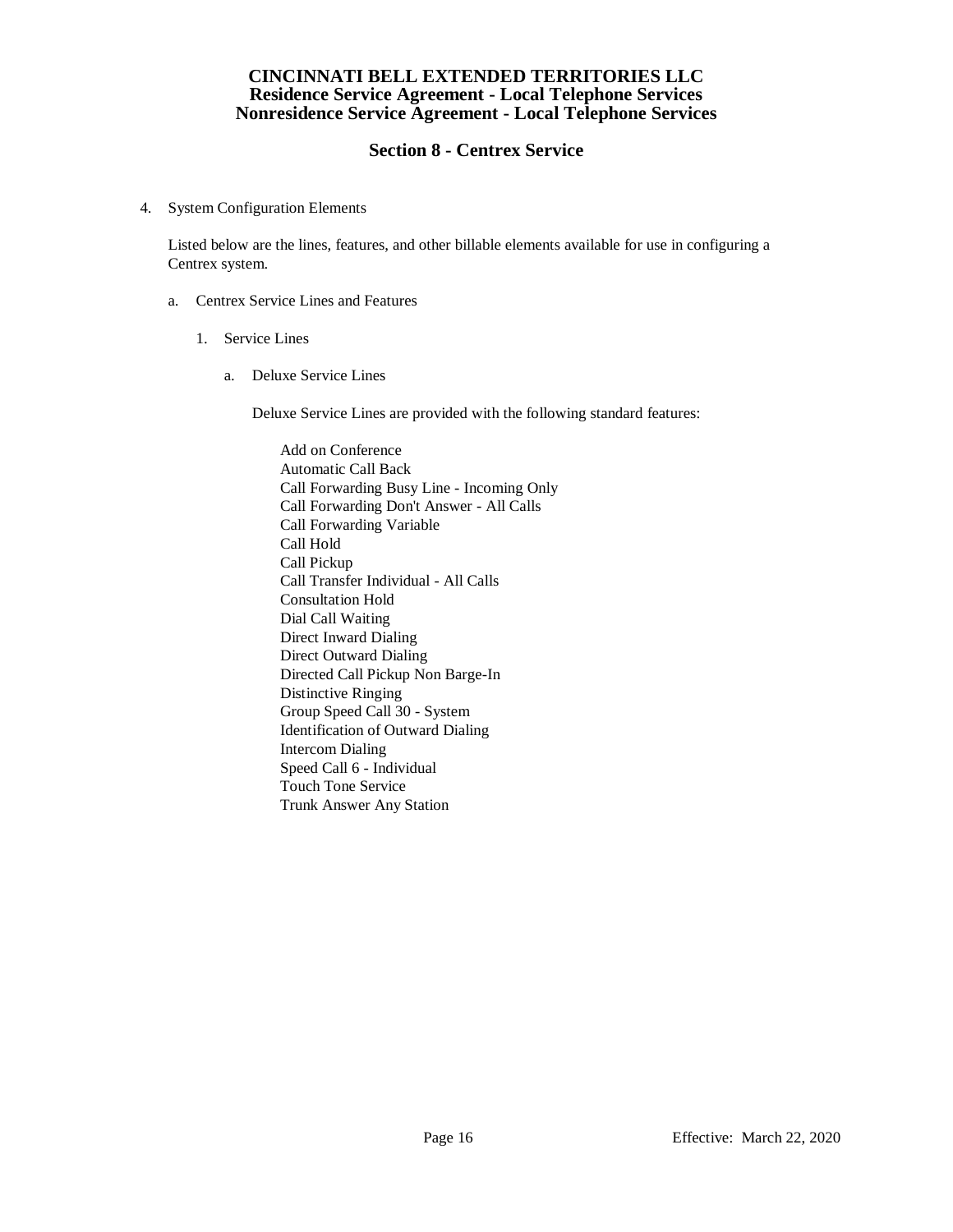# **Section 8 - Centrex Service**

- 4. System Configuration Elements (Continued)
	- b. Electronic Service Lines

Electronic Service Lines use ISDN standards to provide two 64 kbps circuit switched channels (B channels) and one 9.6 kbps packet switched data channel (D channel) on a single line. Electronic Service Lines may be configured to meet a Customer's individual requirements. A Customer may choose to use one or two of the available B channels for circuit switched voice or circuit switched data. The packet switched data capability of the D channel can be added to the various B channel configurations or can be provisioned on a line with no B channels. The elements used to create the various arrangements are as follows:

1. One 64 kbps B channel configured for one of the following:

Circuit Switched Voice, or Circuit Switched Data, or B Channel Packet Switched Data.

2. Two 64 kbps B channels configured for one of the following:

Two Circuit Switched Voice Channels, or One Circuit Switched Voice and one Circuit Switched Data Channel, or Two Circuit Switched Data Channels.

- 3 Stand alone D channel Packet Switched Data Line, which provides 9.6 kbps packet switched data on the D, channel with no 64 kbps B channels.
- 4. D Channel Packet Switched Data which provides 9.9 kbps packet switched data to be added to the channel configurations found in Section 9, paragraphs B.4.a.1.b.1 and B.4.a.1.b.2, except for the B Channel Packet Switch Data. D channel packet switching is not available on lines configured for B channel packet switching.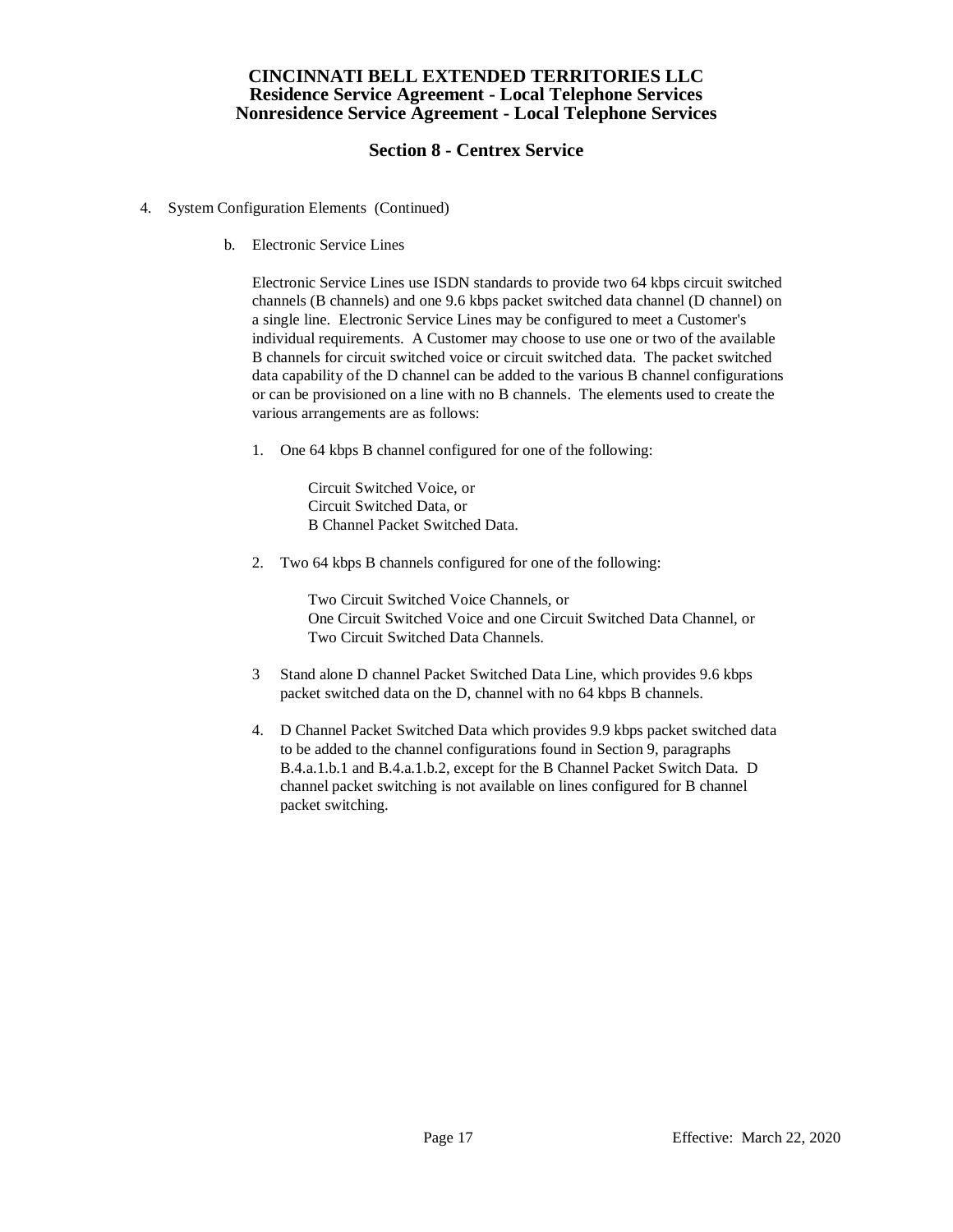# **Section 8 - Centrex Service**

- 4. System Configuration Elements (Continued)
	- b. Electronic Service Lines (Continued)

Centrex Electronic Service Line B channels configured for Circuit Switched Voice are provided with the following standard features:

Add on Conference Automatic Callback Call Forwarding Busy Line - Incoming Only Call Forwarding Don't Answer - All Calls Call Forwarding Variable Call Hold Call Pickup Call Transfer Individual - All Calls Consultation Hold Dial Call Waiting Direct Inward Dialing Direct Outward Dialing Directed Call Pickup Non Barge-In Distinctive Ringing Electronic Key Service Group Speed Call 30 - System Identification of Outward Dialing Inspect Intercom Dialing Intra-System Calling Line Identification Manual Exclusion Multiple Call Appearances Privacy Shared Call Appearances Speed Call 6 - Individual Touch Tone Service Trunk Answer Any Station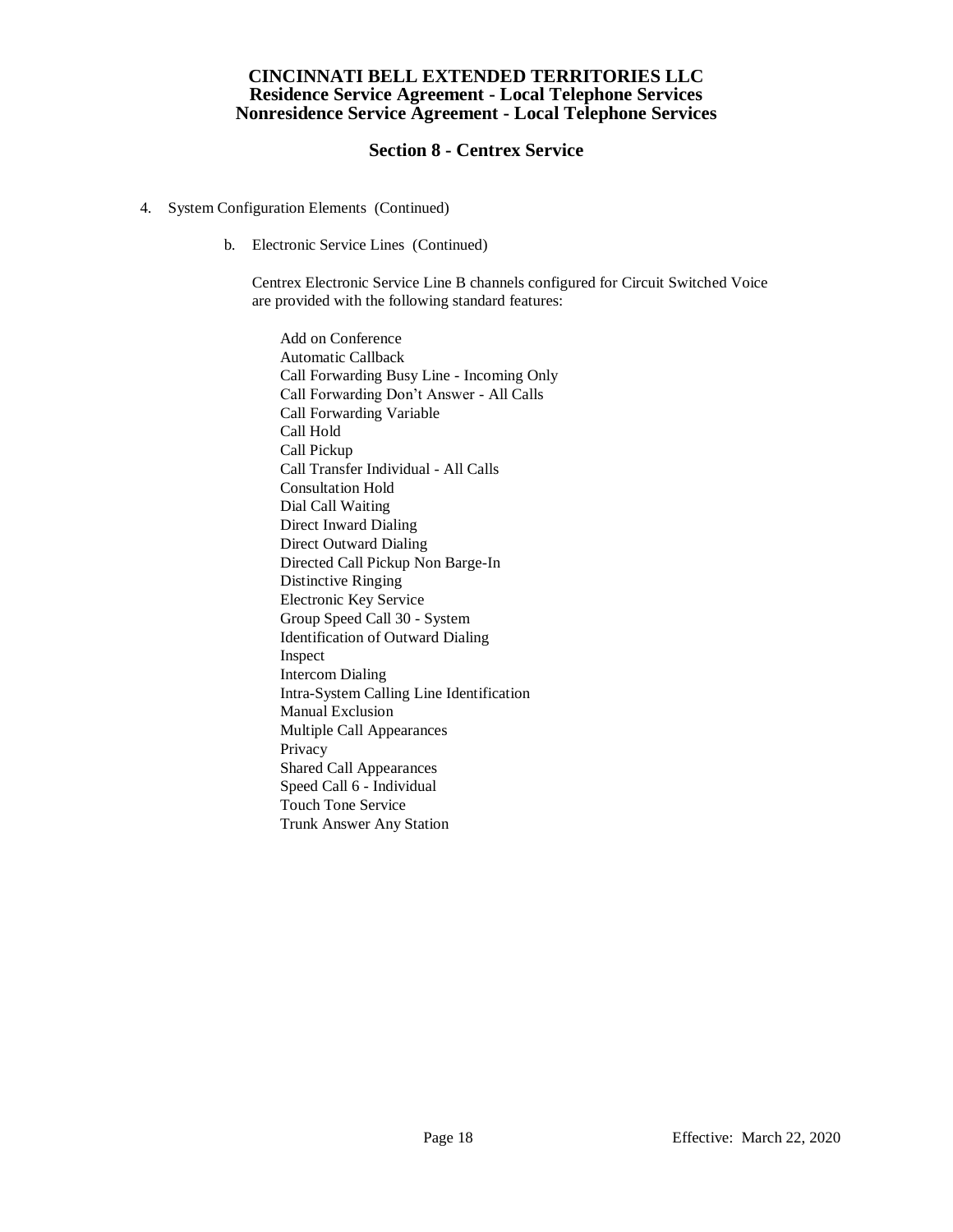# **Section 8 - Centrex Service**

- 4. System Configuration Elements (Continued)
	- b. Electronic Service Lines (Continued)

Centrex Electronic Service Line B channels configured for Circuit Switched Data are provided with the following standard features:

Direct Inward Dialing Direct Outward Dialing Identification of Outward Dialing Intercom Dialing Intra-System Calling Line Identification

D Channel Packet Switched Data Channels and B Channel Packet Switched Data Channels are provided with one logical channel as standard. In addition, the following features are available at no additional charge:

Fast Select Limitation/Acceptance Flow Control Parameter Negotiation Incoming Calls Barred Outgoing Calls Barred Throughput Class Negotiation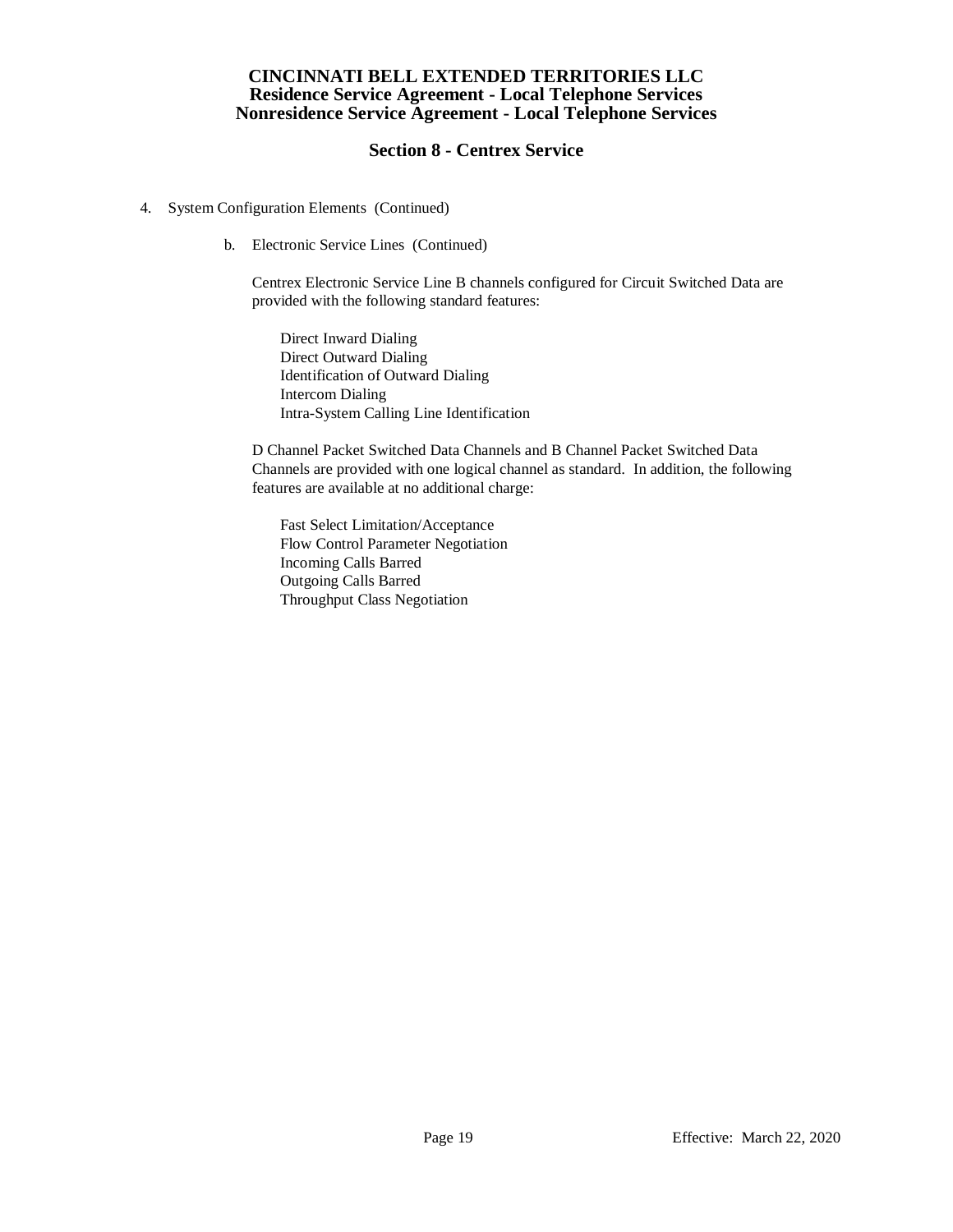# **Section 8 - Centrex Service**

- 4. System Configuration Elements (Continued)
	- c. Basic Service Lines (only available in Lebanon exchange and grandfathered)

Basic Service Lines are provided with the following standard features:

Add on Conference Call Transfer Individual - All Calls Consultation Hold Direct Inward Dialing Direct Outward Dialing Identification of Outward Dialing Intercom Dialing Touch-Tone Service Trunk Answer Any Station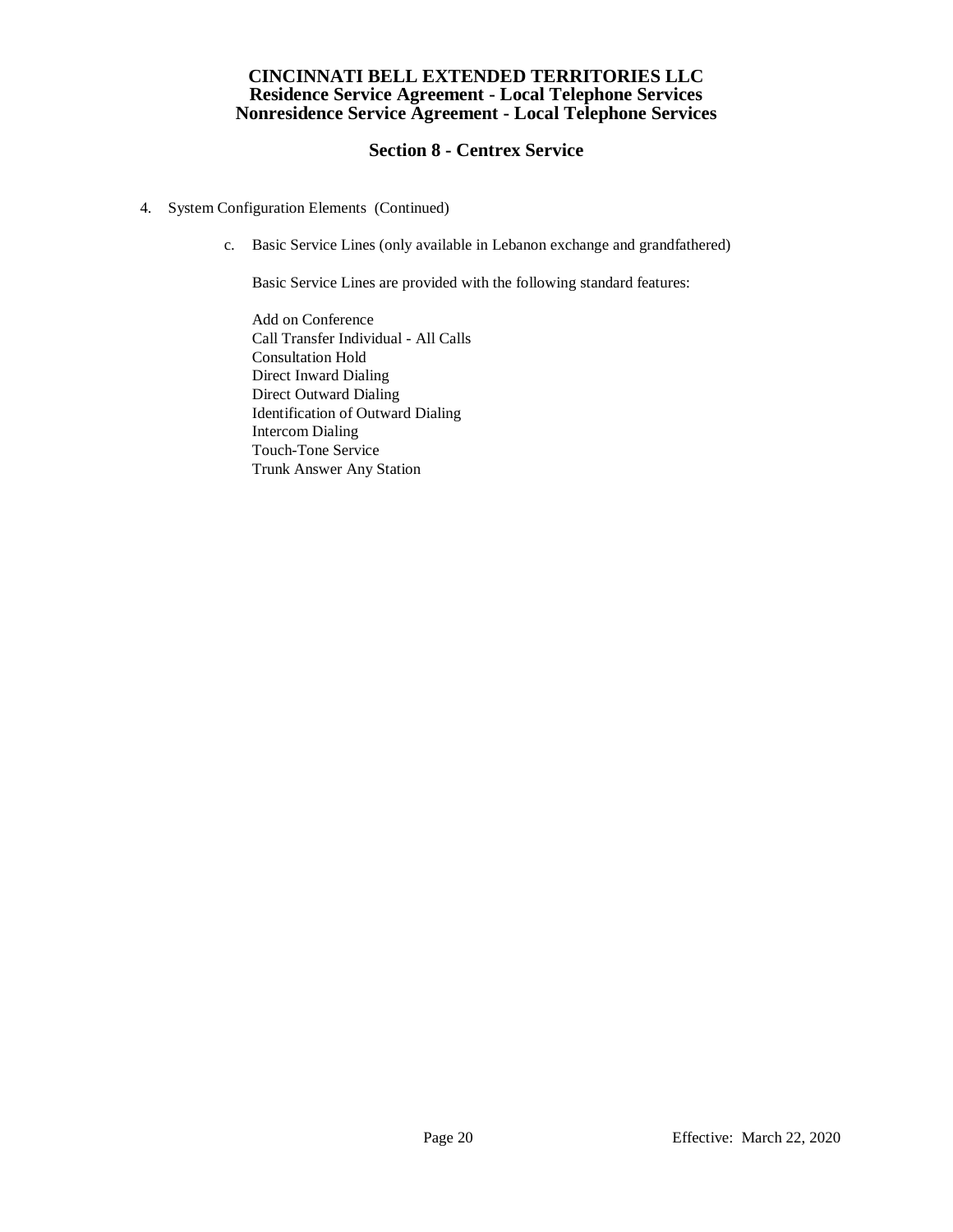# **Section 8 - Centrex Service**

- 4. System Configuration Elements (Continued)
	- a. Centrex Service Lines and Features (Continued)
		- 2. Service Line Restrictions

Centrex service lines may be provisioned to limit a service line's ability to originate or terminate calls outside of the Centrex system. The following restrictions are available at no monthly charge. An installation charge is applied only if the restriction level on a service line is changed after initial installation. Applying service line restrictions will affect the operation of service line features, which conflict with the restriction.

a. Incoming Restricted

Prevents the service line from terminating a call from outside of the Centrex system. Restricted calls are routed to a recorded announcement.

b. Outgoing Restricted

Prevents the service line from originating a call to a location outside of the Centrex system. Calls to Dial "0" attendant are also restricted.

c. Fully Restricted

Combines the incoming and outgoing restrictions. Fully restricted service lines can only originate and terminate calls within the Centrex system.

d. Fully Restricted - Denied Dial Tone

For use with loud speaker paging systems.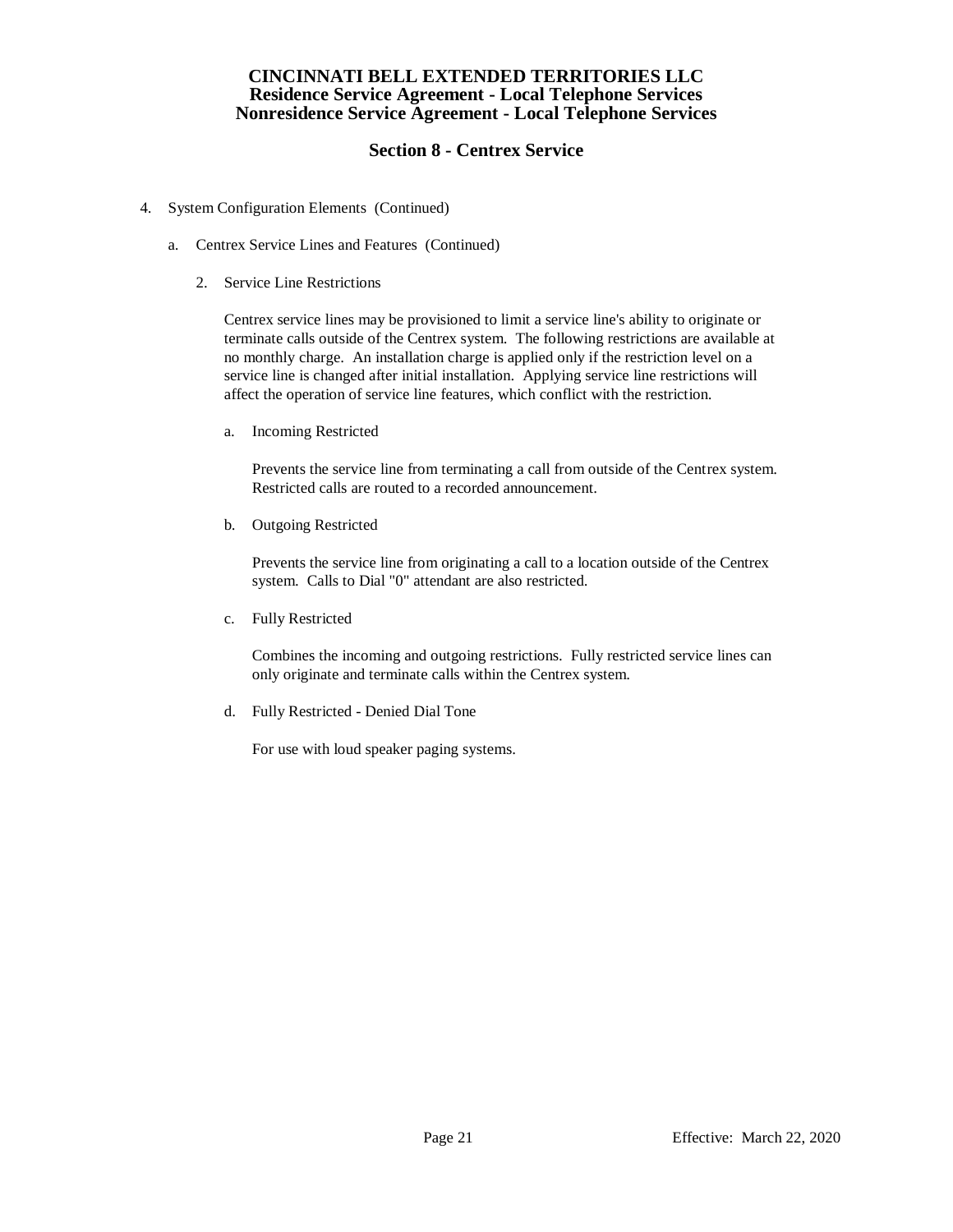# **Section 8 - Centrex Service**

- 4. System Configuration Elements (Continued)
	- a. Centrex Service Lines and Features (Continued)
		- 3. Centrex Optional Features for Service Lines
			- a. The following optional features are available for Deluxe Service Lines:

Anywhere Call Forwarding AreaWide Centrex AreaWide Networking Call Waiting - Terminating Caller ID Hunting Service Take Two Service Toll Restriction Uniform Call Distribution

b. The following optional features are available for Electronic Service Lines:

Anywhere Call Forwarding AreaWide Centrex AreaWide Networking Call Restriction Levels Call Waiting Terminating Circuit Switched Data Hunting Custom Set Configuration Hunting Service (See Note) Secondary Telephone Number Take Two Service Toll Restriction Uniform Call Distribution

Note: Adding Hunting Service to an Electronic Station Line removes the Multiple Call Appearance and Shared Call Appearances features from that line.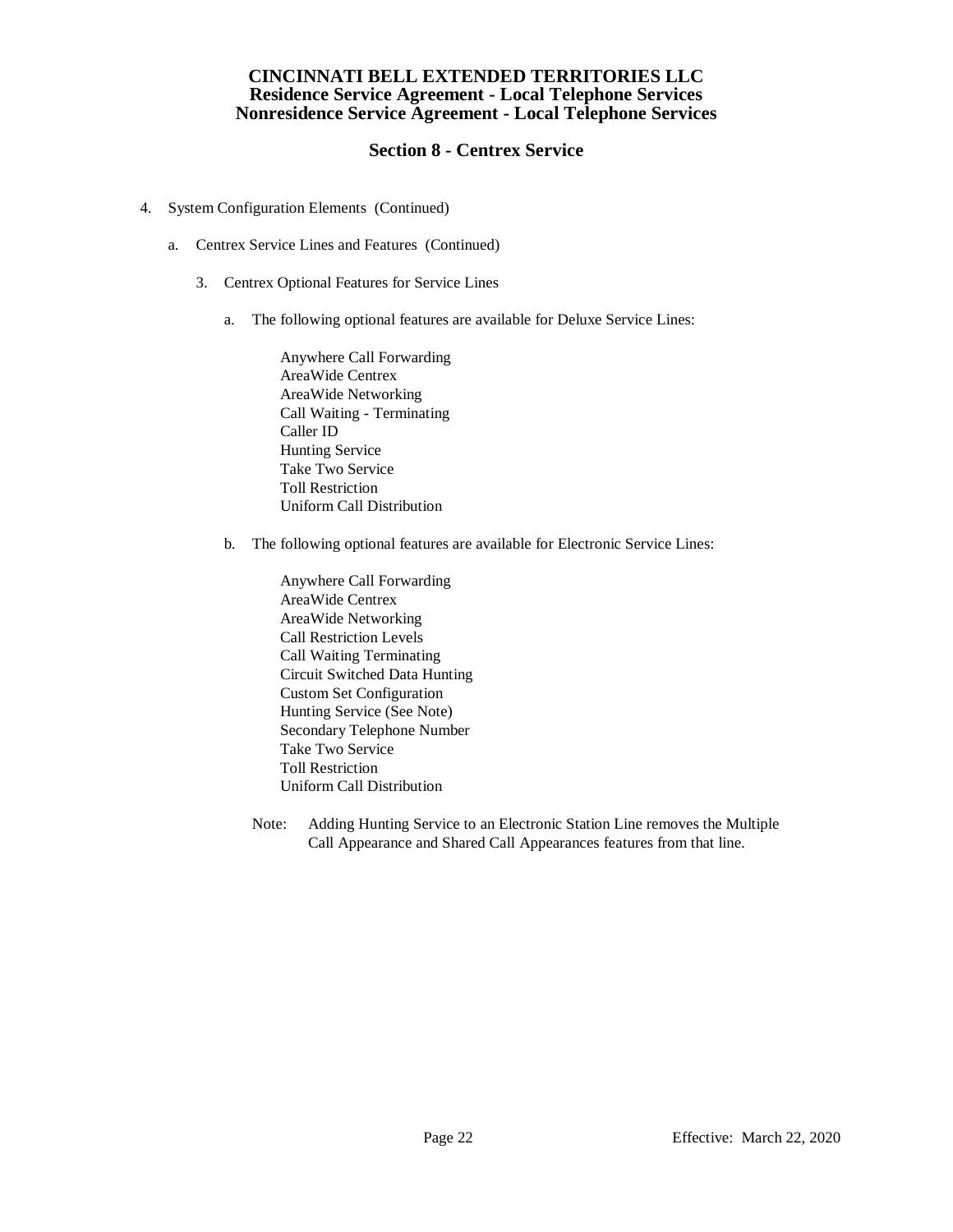# **Section 8 - Centrex Service**

- 4. System Configuration Elements (Continued)
	- b. Centrex Attendant Lines and Features
		- 1. Attendant Lines

An attendant line provides the point of termination for the Customer's main directory number. From this line(s), the attendant can assist service lines in making calls. The attendant line can be accessed from within the Centrex group by dialing "0". Two types of attendant lines are available:

Basic, which uses analog technology, and

Electronic, which uses ISDN technology.

a. Basic Attendant Lines

The following features are standard on Basic Attendant Lines.

Add on Conference Attendant Camp-On (Non-Data Link) Attendant Night Service Call Forwarding Variable Call Hold Call Pickup Call Transfer Individual - All Calls Consultation Hold Dial Call Waiting Direct Inward Dialing Direct Outward Dialing Directed Call Pickup Non-Barge In Distinctive Ringing Group Speed Call 30 - System Identification of Outward Dialing Speed Call 6 - Individual Touch Tone Service Trunk Answer Any Station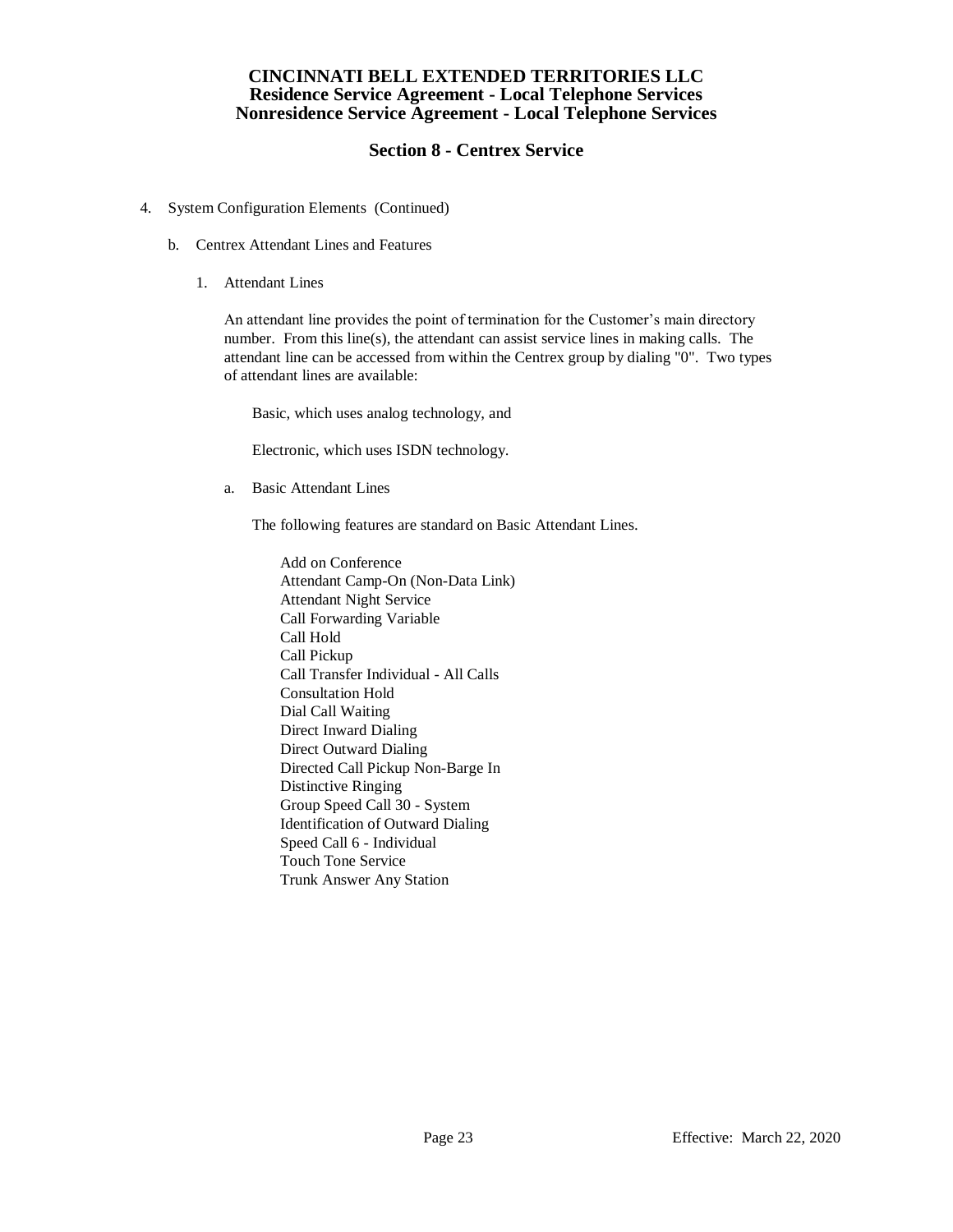## **Section 8 - Centrex Service**

- 4. System Configuration Elements (Continued)
	- a. Centrex Service Lines and Features (Continued)
		- b. Electronic Attendant Lines

Electronic Attendant Lines use ISDN standards to provide advanced capabilities to the attendant position. The following features are standard on Electronic Attendant Line.

Add on Conference Attendant Call Hold Attendant Call Transfer Attendant Direct Station Selection/Busy Lamp Attendant Interposition Transfer Attendant Night Service Attendant Position Busy Attendant Timed Reminder Call Forwarding Variable Call Pickup Call Transfer Individual - All Calls Consultation Hold Dial "0" Attendant Dial Call Waiting Direct Inward Dialing Direct Outward Dialing Directed Call Pickup Non-Barge In Distinctive Ringing Electronic Attendant Camp-On Group Speed Call 30 - System Identification of Outward Dialing Inspect Intercom Dialing Intrasystem Calling Line Identification Manual Exclusion Multiple Call Appearance Privacy

Electronic Attendant Lines use ISDN standards to provide advanced capabilities to the attendant position. The following features are standard on Electronic Attendant Line. (Continued)

Shared Call Appearance Speed Call 6 - Individual Time/Date Display Touch Tone Service Trunk Answer Any Station